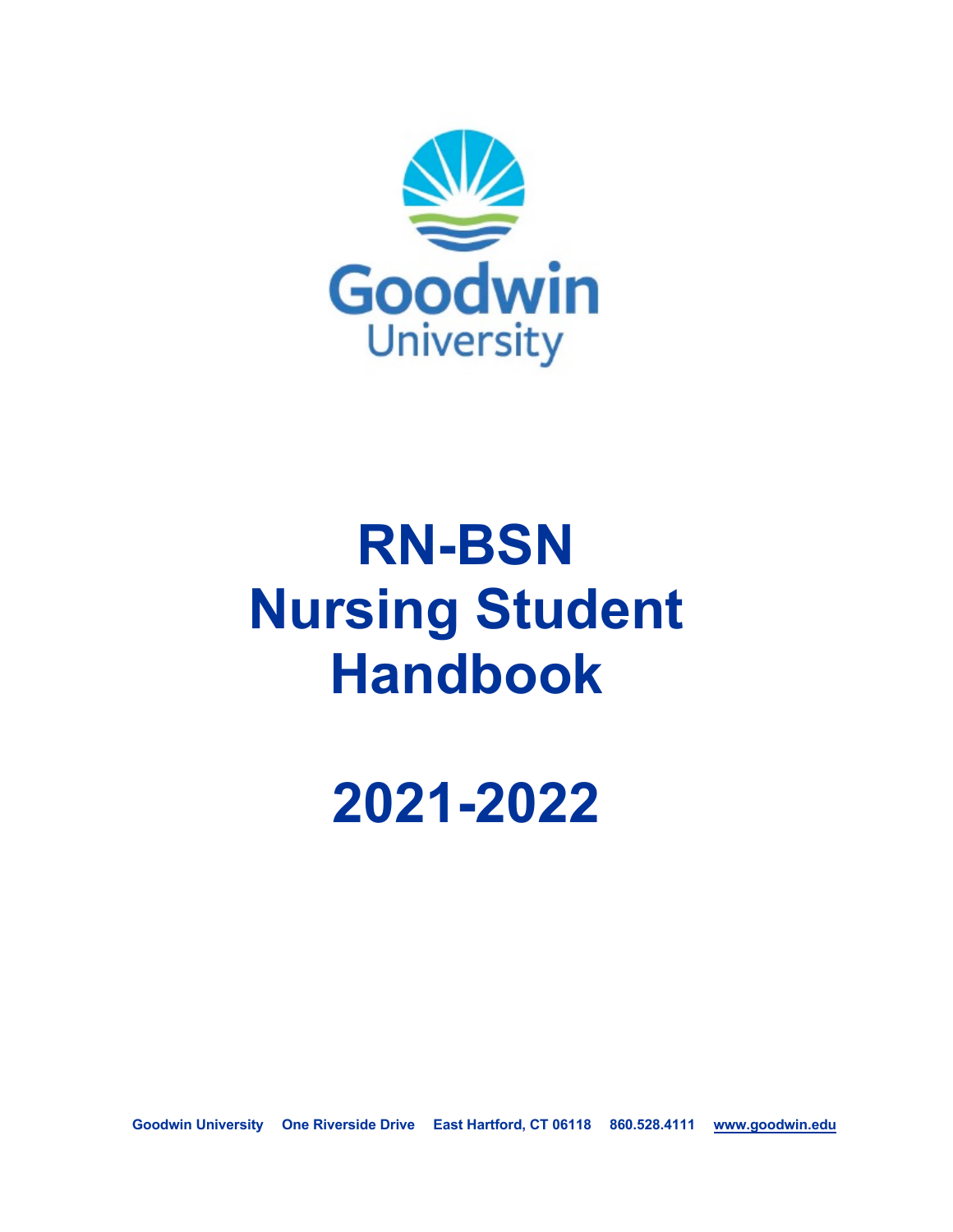

Dear Registered Nurse Student:

Welcome to Goodwin University (GU) and the Bachelor of Science in Nursing Program specifically designed for nurses who hold a Registered Nurse (RN) license. This is an exciting program that will build upon the general education, completed nursing courses, and your comprehensive clinical nursing knowledge. This program has been designed for you from information obtained from our nursing alumni, former nursing students, and current nursing students. We also apply concepts received from our community and nursing specialty Advisory Boards.

The Goodwin University Nursing Faculty is committed to making this a meaningful, professionally stimulating experience to create many personal and professional opportunities for you and is committed to supporting you through this program. You will be assigned a required e-mail account at Goodwin University to facilitate communications during your program. To maintain contact with you, we require your most current address, telephone number(s), and email address(s). You must submit a copy of your unencumbered RN license from your state(s) of practice. It is essential that you keep Goodwin University informed of the current and best way to always communicate with you.

This RN-BSN Handbook contains policies, procedures, and other valuable information to assist you in having the best experience possible at Goodwin University.

Along with this handbook, the Goodwin University Student Catalog provides you with additional fundamental information to support your success. The GU Student Catalog includes Academic Information, policies, nursing and other course descriptions, contacts for faculty and college administration. The GU Goodwin University Student Handbook is updated and available at the Goodwin University website: https://goodwin.smartcatalogiq.com/2020-2021/Catalog

Best wishes for success,

Vivienne Friday EdD, MSN, RN, CNE ABSN Chief Nurse Administrator, BSN & MSN Program Director Assistant Professor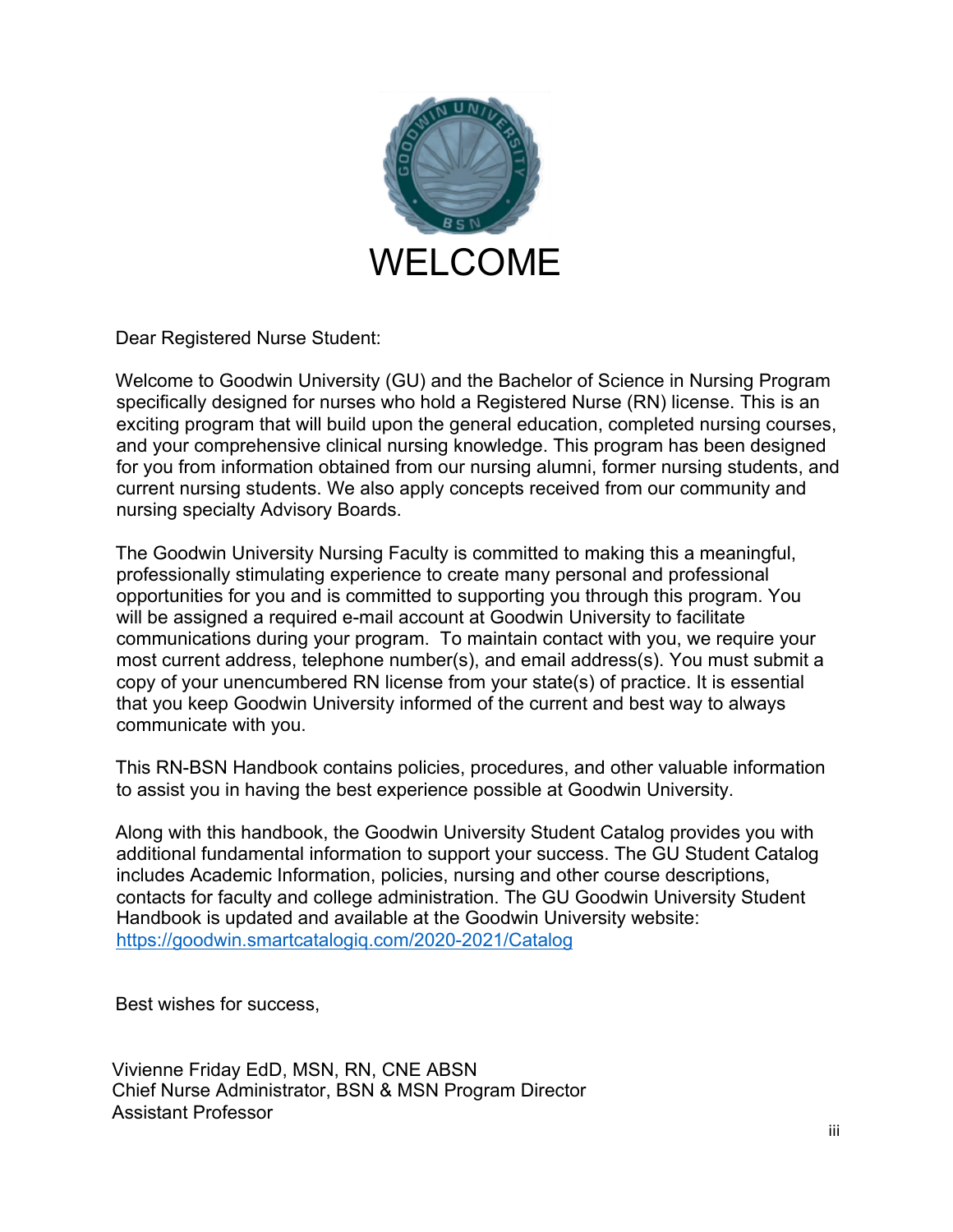| The RN-BSN program goals are designed to reflect the principles of the Commission on<br>Collegiate Nursing Education, 655 K Street, Suite 750, Washington, DC 20001.  10 |
|--------------------------------------------------------------------------------------------------------------------------------------------------------------------------|
|                                                                                                                                                                          |
|                                                                                                                                                                          |
|                                                                                                                                                                          |
|                                                                                                                                                                          |
|                                                                                                                                                                          |
|                                                                                                                                                                          |
|                                                                                                                                                                          |
|                                                                                                                                                                          |
|                                                                                                                                                                          |
|                                                                                                                                                                          |
|                                                                                                                                                                          |
|                                                                                                                                                                          |
|                                                                                                                                                                          |
|                                                                                                                                                                          |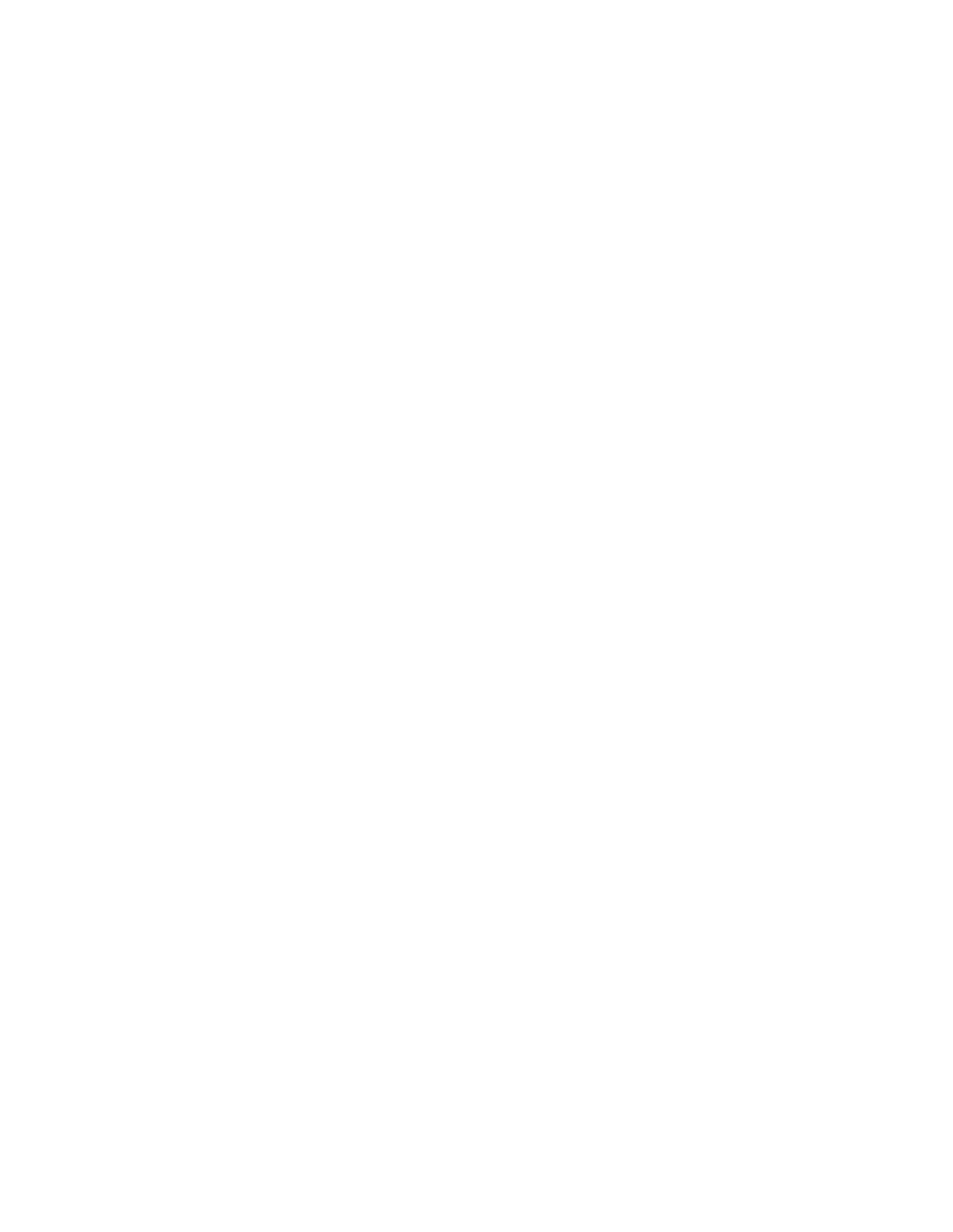#### **MISSION STATEMENTS**

#### **Goodwin University Mission Statement**

The mission of Goodwin University is to educate a diverse student population in a dynamic environment that aligns education, commerce, and community. Our innovative programs of study prepare students for professional careers while promoting lifelong learning and civic responsibility. As a nurturing university community, we challenge students, faculty, staff, and administration to fully realize their highest academic, professional, and personal potential.

#### **Nursing Department Mission Statement**

The Mission of the Department of Nursing is derived from the Mission of Goodwin University. It has as its focus the educational preparation of students to become nurses who are lifelong learners. The Department is responsible for the implementation of three Master of Nursing Programs: Psychiatric Nurse Practice, Family Nurse Practice, and a generic Master of Science in Nursing Program. Additionally, there are two Bachelor of Science in Nursing programs that include the Accelerated Bachelor of Science in Nursing (ABSN) and the Registered Nurse to Bachelor of Science in Nursing (RN-BSN). Lastly there is the Associate Degree in Science in Nursing (ADN) program. The Nursing Department provides an atmosphere whereby its diverse student population can grow intellectually by promoting critical thinking skills, personal development, and community involvement. The Nursing Department's curriculum provides an educational foundation upon which each student of nursing may continue to build his/her professional nursing career by integrating theory and research into professional nursing practice.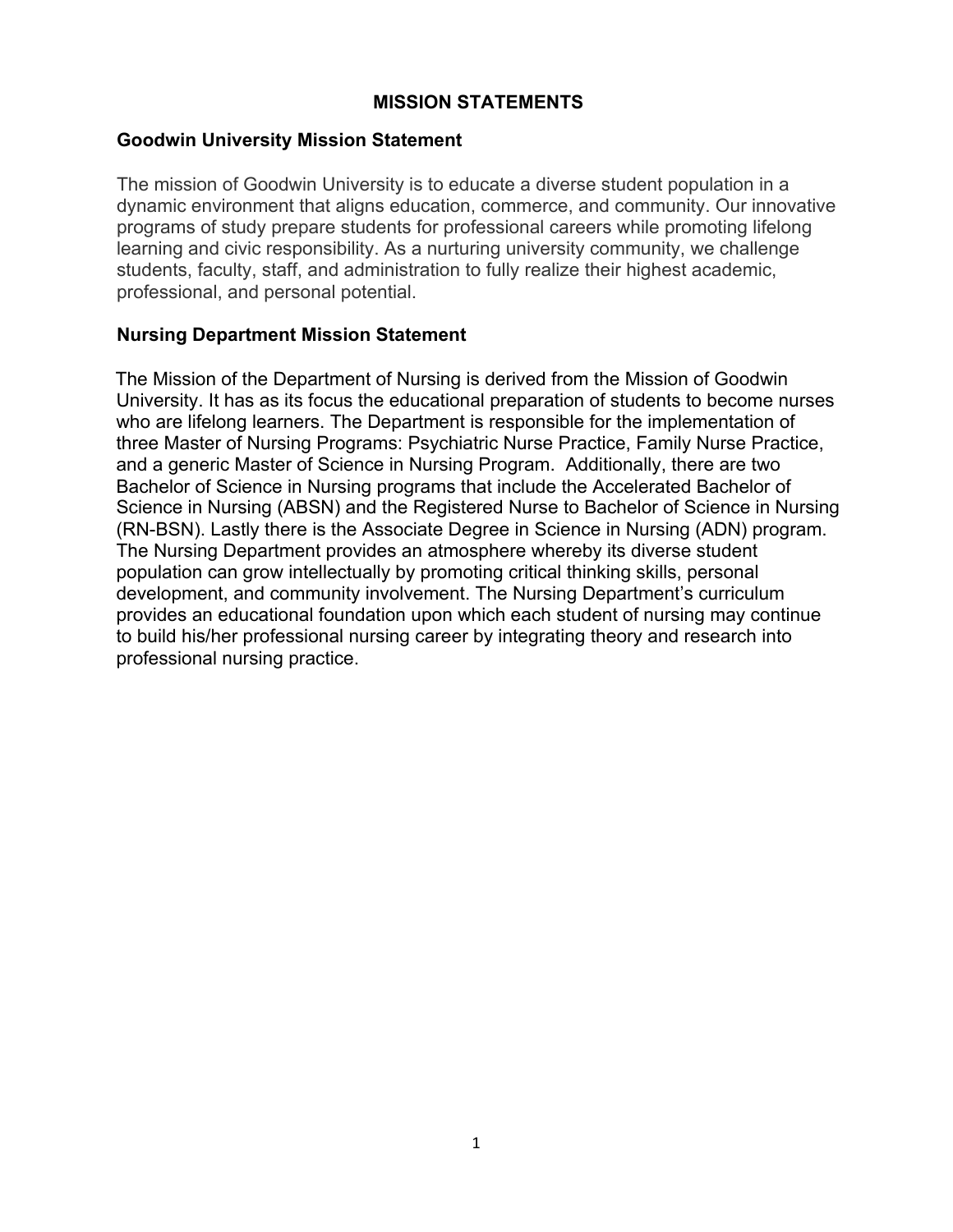## **CORE VALUES STATEMENT**

Goodwin University's Core Values are its deeply held beliefs that represent the College's highest priorities and fundamental driving forces. They define our passionate belief in what we do and how we choose to resonate with and appeal to students, employees, and the greater Goodwin community.

|   | <b>Purpose</b> – Goodwin University provides access to all who seek higher<br>education. Our interaction and engagement with students is personal,<br>sincere, respectful, and considerate of life circumstances that are the driving<br>forces behind the need for change in a student's life.                                                                                                    |
|---|----------------------------------------------------------------------------------------------------------------------------------------------------------------------------------------------------------------------------------------------------------------------------------------------------------------------------------------------------------------------------------------------------|
|   | Academic Excellence - We are a dynamic academic institution with high<br>expectations for all. We believe in preparing our students for lifelong learning<br>through rigorous, career-based curricula, which promote critical thinking and<br>personal growth and lead to strong employment outcomes. We focus on<br>effective teaching as everyone's responsibility and central to our endeavors. |
| S | <b>Student Success</b> – Students are the focus of our work at Goodwin<br>University. We have the responsibility to create innovative learning<br>environments and provide support services, which are nurturing, yet hold<br>students accountable for their own success.                                                                                                                          |
| S | <b>Service to Community</b> – Our obligation and responsibility is to give back to<br>individuals and the broader community. We encourage collaboration and<br>seek out meaningful experiences for students, faculty, and staff.                                                                                                                                                                   |
|   | <b>Integrity</b> – We are honest, trustworthy, and respectful of others, and we<br>foster these traits in our students, faculty, and staff.                                                                                                                                                                                                                                                        |
|   | <b>Opportunity</b> – By embracing the sharing of diverse ideas, viewpoints,<br>learning styles, and abilities, each individual enriches the College as a<br>whole. Our system of shared governance offers an opportunity for the entire<br>Goodwin community to have a voice in the continuous improvement of the<br>College.                                                                      |
|   | <b>Navigators</b> – We are Navigators! It is the responsibility of everyone at<br>Goodwin University to guide ourselves, colleagues, and students through<br>this shared transformational journey of personal and professional<br>development.                                                                                                                                                     |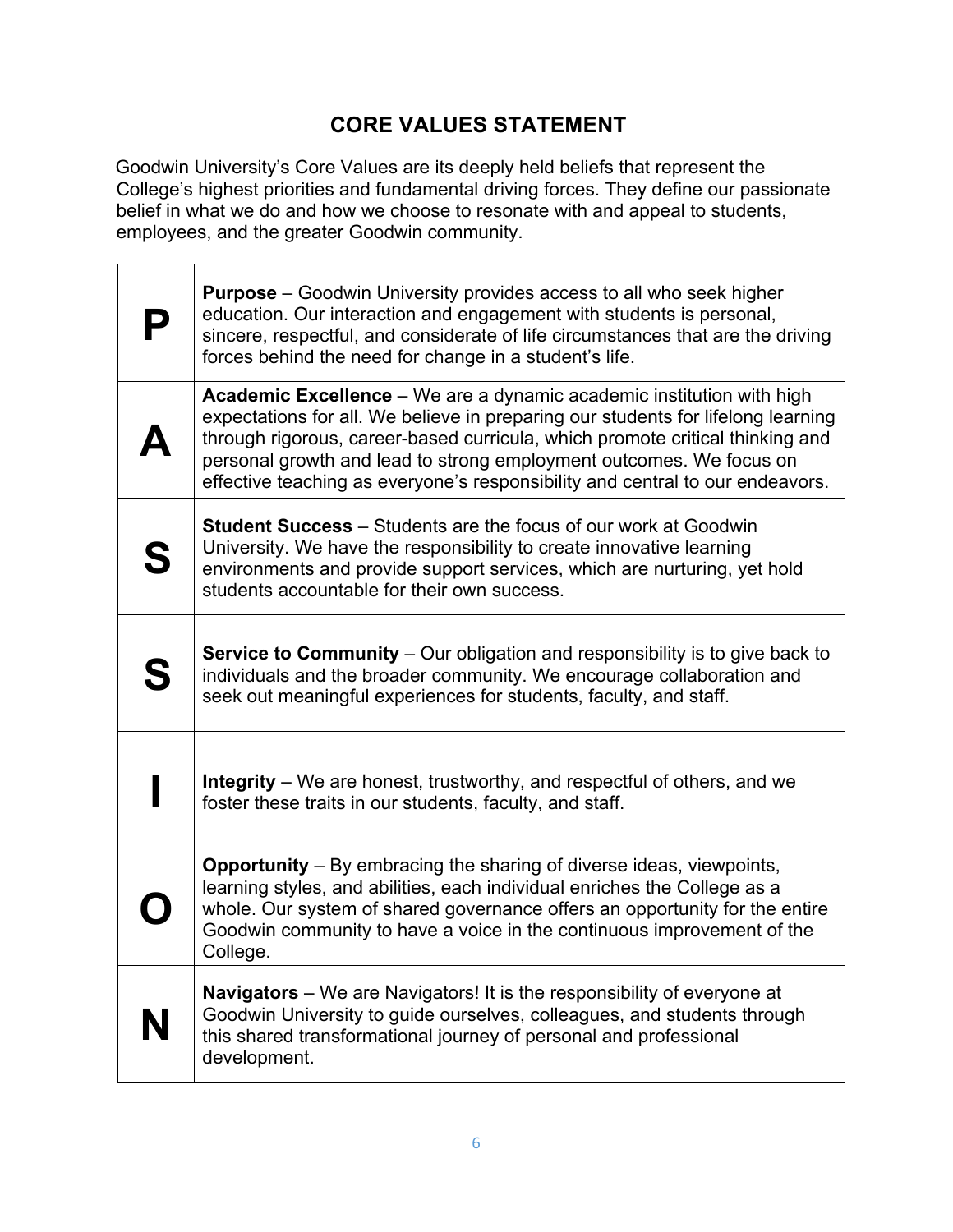## **PHILOSOPHY**

#### **The Faculty believes**:

#### **Humankind**

Human people are unique, complex individuals who have biological, psychological, social and spiritual qualities and who have inherent dignity and worth. As living systems, human beings have constant, dynamic, and reciprocal interactions with their environment, including both internal and external circumstances that affect their health status and their ability to adapt to changes in health status. Human beings have a capacity to change based on their interactions with environments. They are capable of learning, communicating and actively manipulating those environments toward meeting their own needs, personal growth, and development. To adapt to their environment, people use a variety of responses that depend upon factors such as their socio-cultural backgrounds, age, previous life experiences and personal skills and abilities. Under ideal circumstances, people adapt to their environments with minimal disruption of their well-being. However, situations can be such that people cannot always meet their own needs and must depend on family, friends, and other support systems to adapt positively to their situations. Acquiring new skills enhances the ability of people to adapt to their ever-changing environments.

#### **Health**

The faculty subscribes to the World Health Organization (WHO) definition of health as "…a state of complete physical, mental, and social well-being, and not merely the absence of infirmity" (Preamble to the Constitution of the World Health Organization, adopted 1946).

Health is a dynamic state of physical, psychological, social, and spiritual well-being and is unique for each person. Since health can be conceived as a continuum of levels of wellness, people are potentially able to move from lower to higher levels of health throughout their lives. People engage in behaviors to promote health, to prevent disease, to maintain health and to recover health.

Actual or perceived changes in health status can occur because of the interaction of people with both their internal and external environment. This is particularly true when circumstances are extreme and/or personas vary in complexity and severity.

#### **Nursing**

The practice of nursing is the diagnosis and treatment of individual responses to actual or potential health problems (American Nurses Association (1996). *American Nurses Association model practice act*; Kansas City, Missouri: American Nurses Association). Nursing care is part of a multi-faceted health care system focused on assisting people (known as patients/clients) in achieving optimal levels of wellness. The theoretical base for the practice of nursing consists of a foundation of knowledge in the biological, social, and behavioral sciences. This knowledge is synthesized into a systematic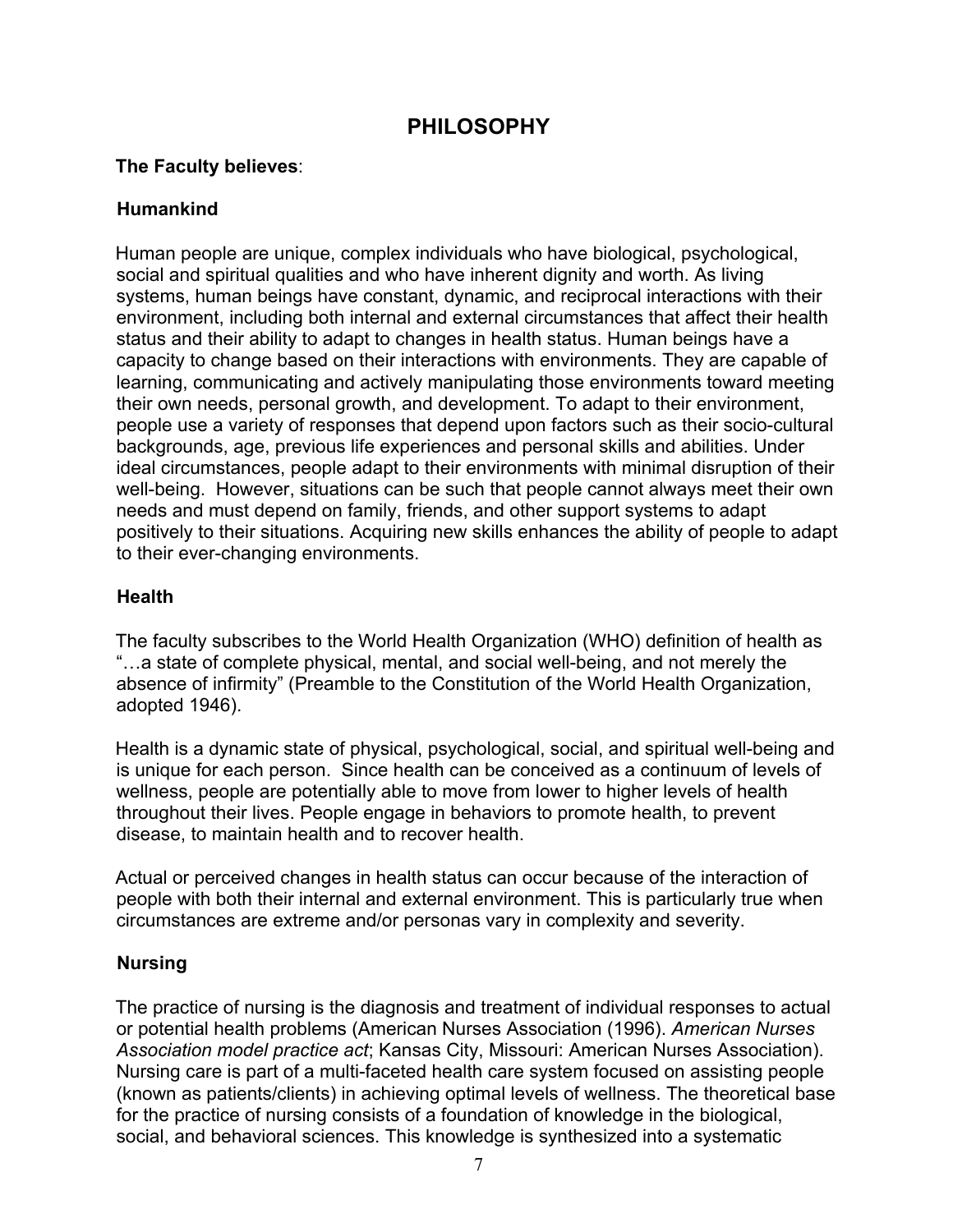process of goal-directed assessment, planning, intervention, and evaluation, known as the nursing process, through which the nurse assists persons and populations in various health care settings to promote, attain, maintain, and restore maximum potential levels of wellness and prevent disease.

Nursing provides compassion, education, and support to people who are experiencing pain, uncertainty, discomfort, separation, and other stressful components of changes in health status. The nurse accomplishes this through nursing methods that include empathy and caring, communication, teaching, critical thinking, psychomotor skills, applied therapeutics, ethic-legal considerations, and professionalism. The nurse is committed to the potential of clients, families, and populations to achieve their maximum potential levels of wellness. Through the provision of competent physical and emotional care, directed by critical thinking and planning, the nurse provides comfort and consolation to clients, families, and populations. The nurse uses opportunities to provide clients, families, and populations with the information and skills necessary for making health choices and achieving higher levels of wellness by assessing their need for teaching, developing mutually identified learning objectives, and providing the environment for positive behavioral change in client and/or family.

The practice of nursing includes independent, dependent, and interdependent functions, defined by educational preparation and ethical, legal, and regulatory standards of the nursing profession. Independent function includes diagnosing and treating human responses to health problems as well as advocating for clients, families, and populations. The nurse is accountable for those nursing actions performed or delegated to others. Dependent functions include the application of therapeutic and other treatments as prescribed by the physician. Interdependent functions include collaboration with others to achieve the purpose of client, family, and population care. Nursing is practiced in a variety of settings and within a dynamic multi-cultural system.

#### **Education**

The RN-BSN program at Goodwin University is founded upon the belief that learning is a complex activity and results in behavioral change through the acquisition and assimilation of knowledge, the development of skills, and the clarification and formation of values and attitudes. The faculty agrees with the goals of the University. These goals promote professional education in the context of preparation for contributing to the community and society and a lifelong commitment to learning. Program faculty believe that education must conform to standards set by professional and accrediting bodies in order to achieve and maintain the highest quality of processes and outcomes.

Education is best provided in a democratic milieu where the adult learner's goals, strengths, prior experiences, skills, assets, and potential are addressed in a mutual and reciprocal process of teaching and learning. Responsive education allows for multiple points of entry and alternative methods of progression toward educational outcomes.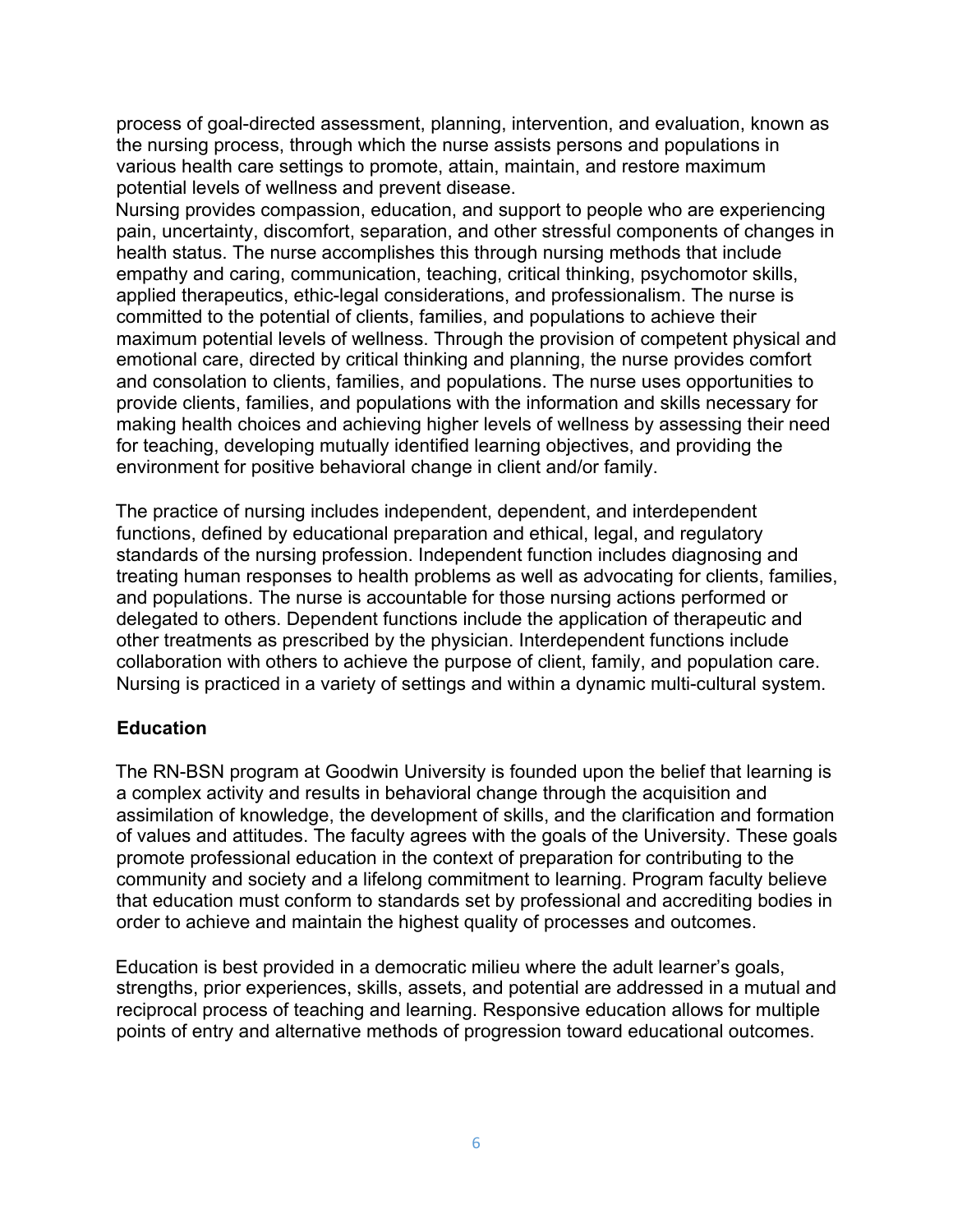#### **Nursing Education**

Nursing education is an organized program of studies that combines general education courses from the biological, social, and behavioral sciences and the humanities, with courses in the theory and practice of nursing. The program develops the student in the process of nursing, promotes critical thinking, fosters the development of moral and ethical professional behaviors, and promotes continued self-development and personal and professional growth.

It is incumbent upon nursing education to remain attuned and responsive to changes in the health care environment and an increasingly multicultural and global society to prepare nurses to provide care to diverse clients in a variety of settings.

Nursing education recognizes the potential for career flexibility within the practice of nursing. It facilitates upward mobility between levels of nursing practice. By building upon previous learning and creating possibilities for articulation, the programs prepare nursing students for progression into higher levels of professional education and practice.

## **BACCALAUREATE NURSING EDUCATION**

The faculty subscribes to the philosophy of baccalaureate education articulated by the American Association of Colleges of Nursing (American Association of Colleges of Nursing (2008) *Essentials of Baccalaureate Education for Professional Nursing Practice*.

Retrieved from http://www.aacn.nche.edu/education-resources/BaccEssentials08.pdf).

Nurses are:

- 1. Providers of holistic care to patients whether individuals, families, groups, or communities based on an underlying core commitment to patient welfare.
- 2. Designers, managers, or coordinators of care by assuming responsibility for delegating tasks to other health care personnel, supervising and evaluating those personnel.
- 3. Members of a profession that have been well-delineated and have assimilated a broad knowledge base and are committed to lifelong learning by providing graduate study as the route to advancement in the career.

Baccalaureate nursing education prepares nurses to practice in a variety of settings by providing them with knowledge and skills that are generalizable and transferable to multiple settings.

The faculty believes that baccalaureate nursing education is built upon a foundation in the arts and sciences that provides an appreciation for diverse perspectives and experiences. This includes an understanding of values and ethics with an understanding of the physical world and the scientific method. Liberal education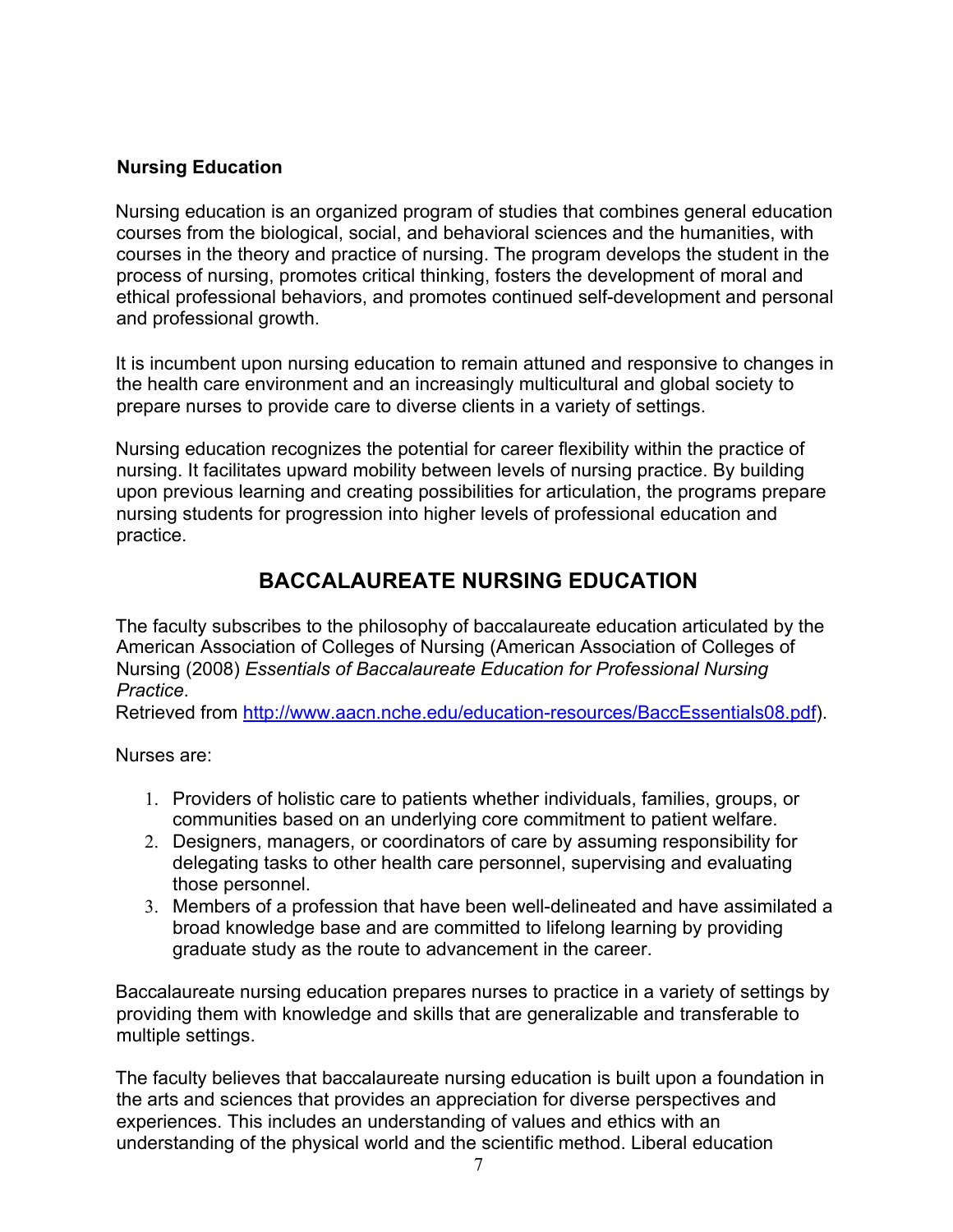provides a grounding that ensures that nurses practice with a broad-based knowledge that enables them to function as educated people.

Baccalaureate nursing education facilitates the development of professional values and value-based behaviors that guide the nurse's interactions with patients, families, peers, and society. This education emphasizes the provision of compassion and appropriate care, a concern for human dignity and culture, the welfare of others, a respect for patients' rights to make decisions and a concern for social justice.

Baccalaureate nursing education provides opportunities for the development and clarification of values, the development of assessment, evaluative, teaching and communication skills, the development and refining of technical skills that are required for delivery of quality nursing care and the development of problem-solving and criticalthinking skills.

Baccalaureate nursing education prepares nurses to function as active and knowledgeable participants in the health care delivery system. Students learn about organization and finance of health systems and how to participate in and influence political and other processes that affect health care delivery.

Baccalaureate nursing education prepares nurses to function as global citizens with an understanding of transportation and information technologies that link parts of the world. This education prepares the graduate with knowledge and skills relating to effects of disease transmission and treatment within a global context.

#### **Baccalaureate Completion Programs for Registered Nurses**

The Nursing faculty believes that opportunities and routes for the seeking of advanced nursing education should be creative, flexible, cost-effective, and accessible to registered nurses that graduate from associate degree and diploma nursing education programs.

Baccalaureate completion programs for registered nurses should build firmly on prior learning and experience. They should facilitate the progress of the registered nurse through the program in an efficient fashion, should individualize student learning and should not require repetition of formerly learned knowledge and skills.

Carefully developed and clear articulation agreements between nursing education programs awarding associate degrees and diplomas in nursing and institutions offering the baccalaureate degree should be developed and marketed to registered nurses.

Goodwin University offers a program that is flexible and recognizes the nurse's previous learning by utilizing the Connecticut Articulation Model for Nurse Education Mobility. Please refer to Operational Guidelines of this handbook for further Goodwin University specifics about Advanced Placement.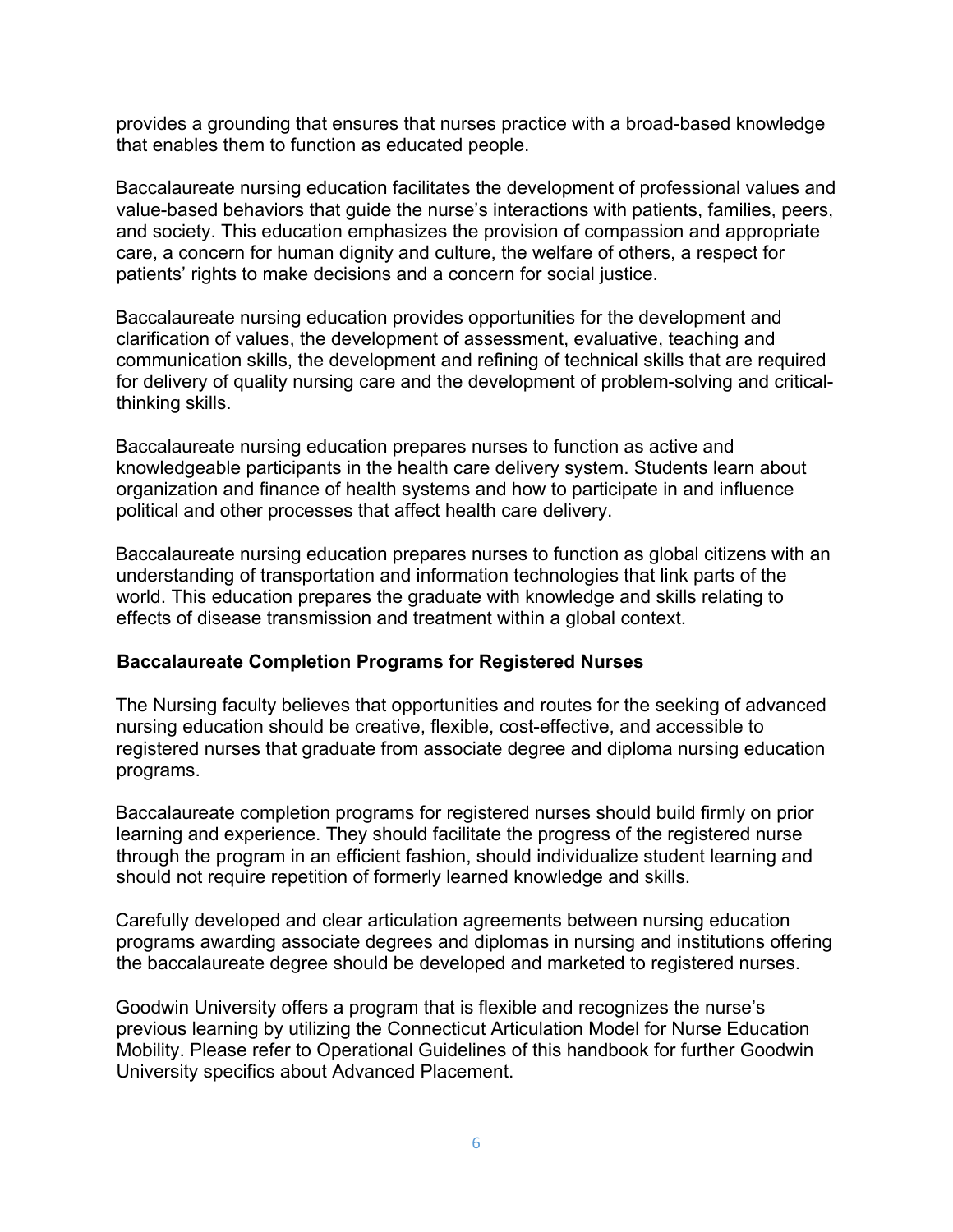#### **Environment**

The Nursing Program faculty believes that living systems are in constant interaction with their environment. This dynamic interchange keeps systems healthy and growing. Client, family, and population nursing and health care systems must respond with flexibility to their individual and mutual environment if they are to keep pace with changes and achieve quality outcomes. Some of the factors in the environment that influence clients, families, and populations include, but are not limited to:

- Political change
- Education
- Housing
- Homelessness
- Poverty
- The welfare system
- Diverse family structures
- Diverse cultural systems
- Economic fluctuations
- Job markets
- Bioterrorism
- Health behaviors
- Pollution/Noise/Contamination
- Crime
- Transportation

Nursing intervenes in the lives of clients, families, and populations when these and other factors affect health status by assisting individuals and groups to adapt or by actively manipulating the environment.

#### **Health Care Environment**

Nursing Program faculty are cognizant that the health care environment has changed drastically and quickly because of modern technologies, population demographics, shifts of care sites from hospital to community, changes in payment for health care, bioterrorism, homeland security, increasing cultural diversity and improved disease prevention and management.

Cost containment approaches have caused the rearrangement of previous structures and processes of care and have directly affected the nursing workforce. Nursing staff have been downsized, clients have moved rapidly from in-hospital care to alternative settings, and there are decreased support services for client care. Natural disasters and bioterrorism have changed the way nurses are utilized in these situations. Faculty believes that these processes contribute to the extremely demanding nature of the practice of nursing (American Association of Colleges of Nursing (2002). *Hallmarks of the professional nursing practice environment: An AACN white paper*. (online). Available at www.aacn.nche.edu/Publications/positions/hallmarks.htm).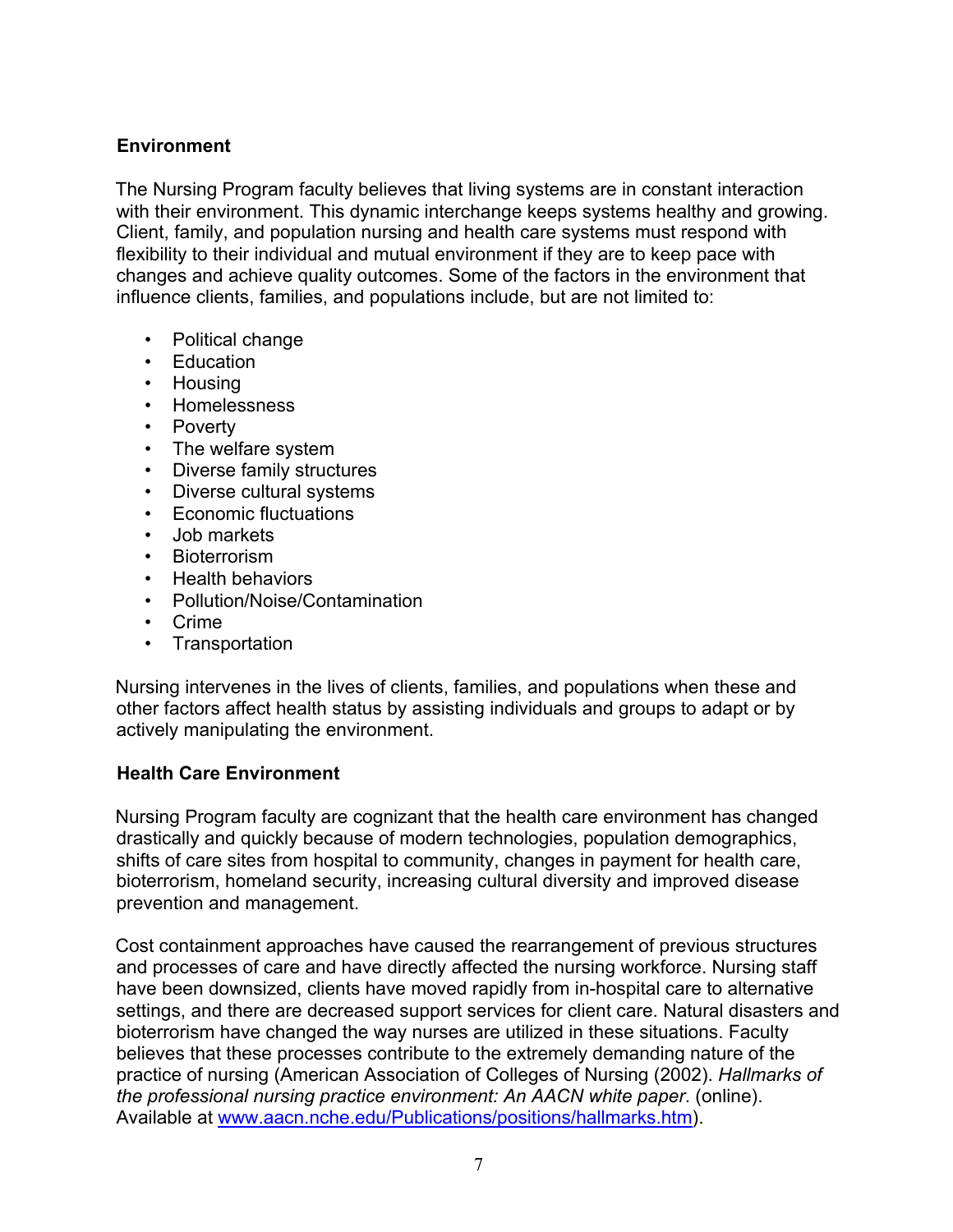To respond to the current and anticipated changes in the health care environment, graduate nurses must be flexible and creative and be prepared to practice in diverse settings with skills specialized for those settings. In addition, nurses must be skilled in the use of computing systems and other technical tools, analyzing health care trends, dealing with complex ethical and legal situations. The faculty believes that providing options for educational and career mobility for nurses and persons wishing to study nursing is critical in responding to the ever-changing health care environment.

The nurse uses opportunities to provide clients and families with the information and skills necessary for making health choices and achieving higher levels of wellness by assessing their need for teaching, developing mutually identified learning objectives, and providing the environment for positive behavior change in client and/or family.

The practice of nursing includes independent, dependent and interdependent functions, defined by educational preparation and ethical, legal and regulatory standards of the nursing profession.

#### **Lifelong Learning**

The professional nurse assumes responsibility for lifelong learning and the planning of his/her professional career. Curricula in the entry-level nursing education programs must place emphasis upon and encourage lifelong learning. In addition, the nursing education system must develop opportunities and incentives for associate degree and diploma graduates to pursue the baccalaureate degree and/or higher degree.

## **PROGRAM OUTCOMES**

#### **Institutional Outcomes**

The outcomes of the Bachelor of Science in Nursing Program reflect institutional outcomes:

- Communication Students will be able to effectively express and exchange ideas through various modes of communication including written, oral, and digital.
- Information Literacy Students will be able to identify relevant information, evaluate alternatives, synthesize findings, and apply solutions.
- Career Readiness Students will be able to apply their knowledge, skills, and abilities in their chosen field of study.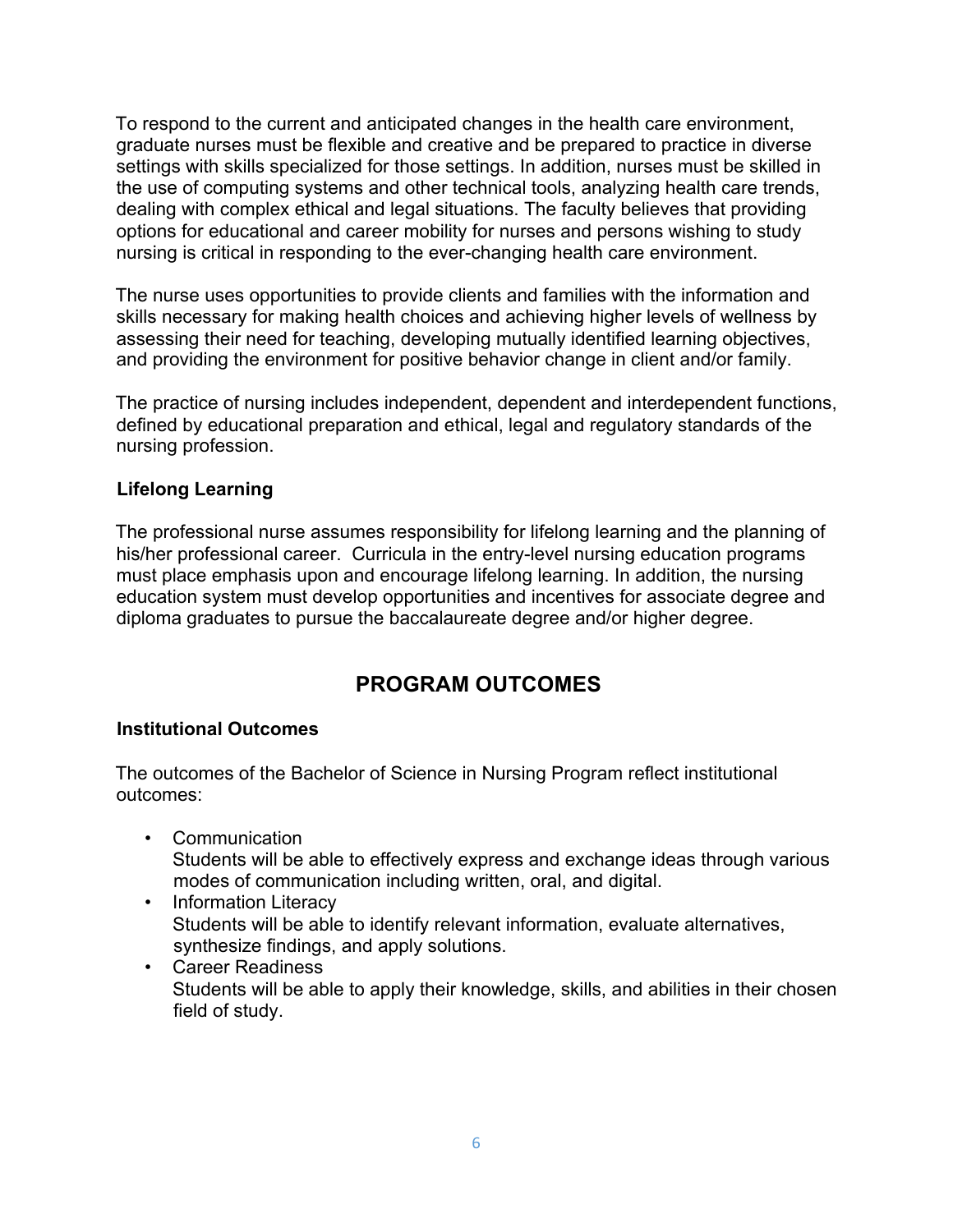#### **Nursing Program Outcomes**

Graduates of the RN-BSN program are prepared to practice professional nursing as a generalist with skills that are applicable across all health care settings. They are also prepared to enter graduate study.

At the completion of the program, the graduate will be able to:

- 1. Practice professional nursing from a holistic, visionary, culturally competent, fiscally responsible base as they design, manage, and coordinate care for individuals, families, groups, communities, and populations
- 2. Synthesize and apply knowledge from nursing theory, practice, research, and the liberal arts and sciences to professional nursing practice
- 3. Integrate and demonstrate beginning leadership and management skills utilizing critical and creative thinking, ethical decision making, and evidenced-based practice
- 4. Design, manage and coordinate care for patients, families, groups, and communities utilizing communication skills honed by self-awareness and selfevaluation
- 5. Advocate for patients, families, groups, and communities based on a respect for cultural diversity and an understanding of the impact of political and regulatory process on health care
- 6. Collaborate and communicate, using a variety of modalities, with patients, families, and interdisciplinary team members to maximize patient's level of wellness
- 7. Make a commitment to lifelong learning by assuming responsibility for professional career planning, advanced education and active membership in the professions

The RN-BSN program goals are designed to reflect the principles of the Commission on Collegiate Nursing Education, 655 K Street, Suite 750, Washington, DC 20001. 202-887-6791. As follows:

#### **The Essentials of Baccalaureate Education for Professional Nursing Practice (2008)**

**Essential I:** *Liberal Education for Baccalaureate Generalist Nursing Practice* - a solid base in liberal education provides the cornerstone for the practice and education of nurses.

**Essential II:** *Basic Organizational and Systems Leadership for Quality Care and Patient Safety* - knowledge and skills in leadership, quality improvement, and patient safety are necessary to provide high quality health care.

**Essential III:** *Scholarship for Evidence Based Practice* - professional nursing practice is grounded in the translation of current evidence into one's practice.

**Essential IV:** *Information Management and Application of Patient Care Technology*knowledge and skills in information management and patient care technology are critical in the delivery of quality patient care.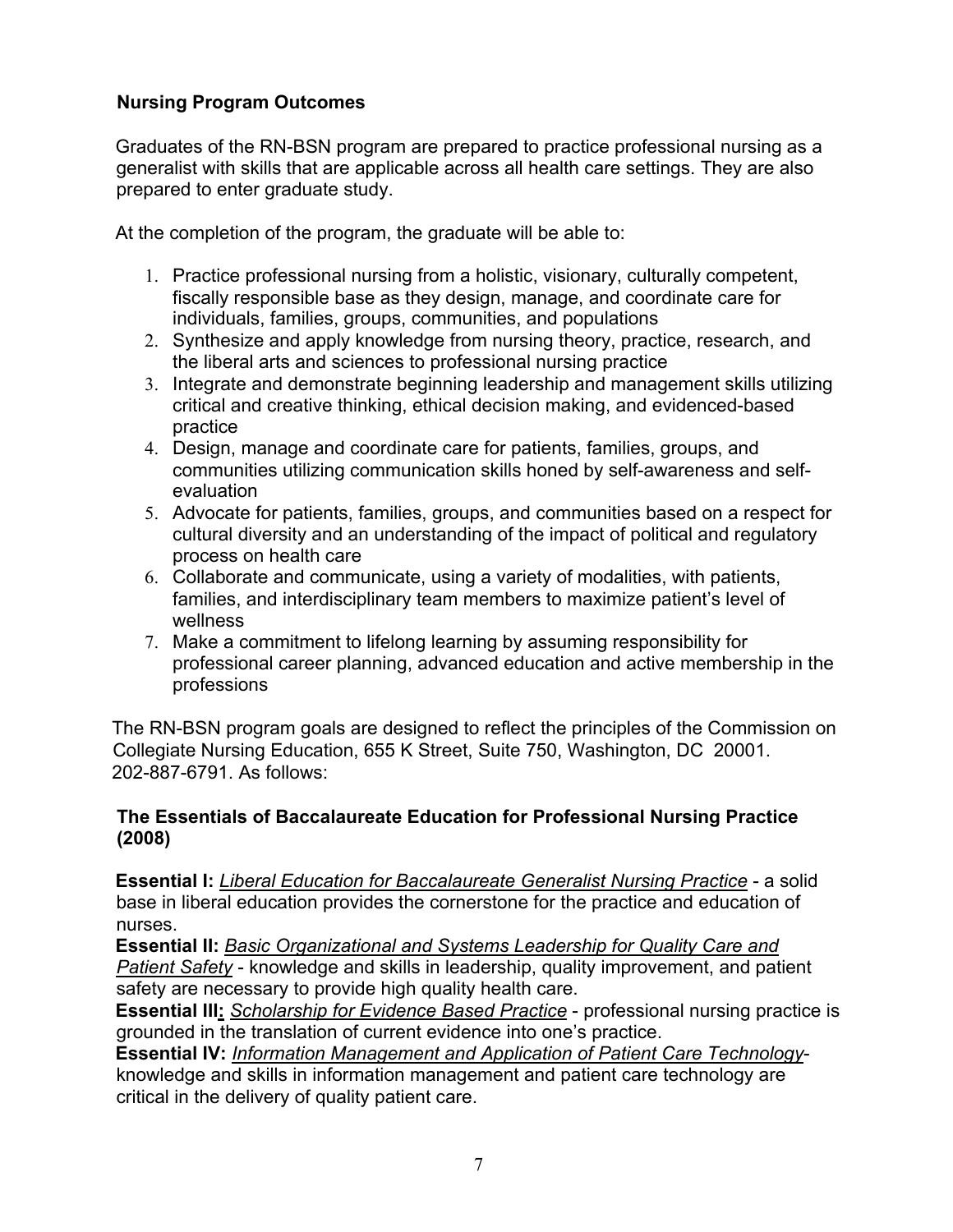**Essential V:** *Health Care Policy, Finance, and Regulatory Environments* - healthcare policies, including financial and regulatory, directly, and indirectly influence the nature and functioning of the healthcare system and thereby are important considerations in professional nursing practice.

**Essential VI:** *Inter-professional Communication and Collaboration for Improving Patient Health Outcomes* - communication and collaboration among healthcare professionals are critical to delivering high quality and safe patient care.

**Essential VII:** *Clinical Prevention and Population Health* - health promotion and disease prevention at the individual and population level are necessary to improve population health and are important components of baccalaureate generalist nursing practice.

**Essential VIII:** *Professionalism and Professional Values* - professionalism and the inherent values of altruism, autonomy, human dignity, integrity, and social justice are fundamental to the discipline of nursing.

**Essential IX:** *Baccalaureate Generalist Nursing Practice* - the baccalaureate graduate nurse is prepared to practice with patients, including individuals, families, groups, communities, and populations across the lifespan and across the continuum of healthcare environments. The baccalaureate graduate understands and respects the variations of care, the increased complexity, and the increased use of healthcare resources inherent in caring for patients.

## **CURRICULUM FRAMEWORK**

The purpose of the theoretical framework is to provide guidance, direction, organization, and purpose for the curriculum. The nurse is believed to be instrumental in assisting clients to move to ever-higher levels of wellness in a holistic sense. Goodwin University utilizes the Wellness Model and the competencies outlined in Quality and Safety Education for Nurses as the basis for its curriculum.

.

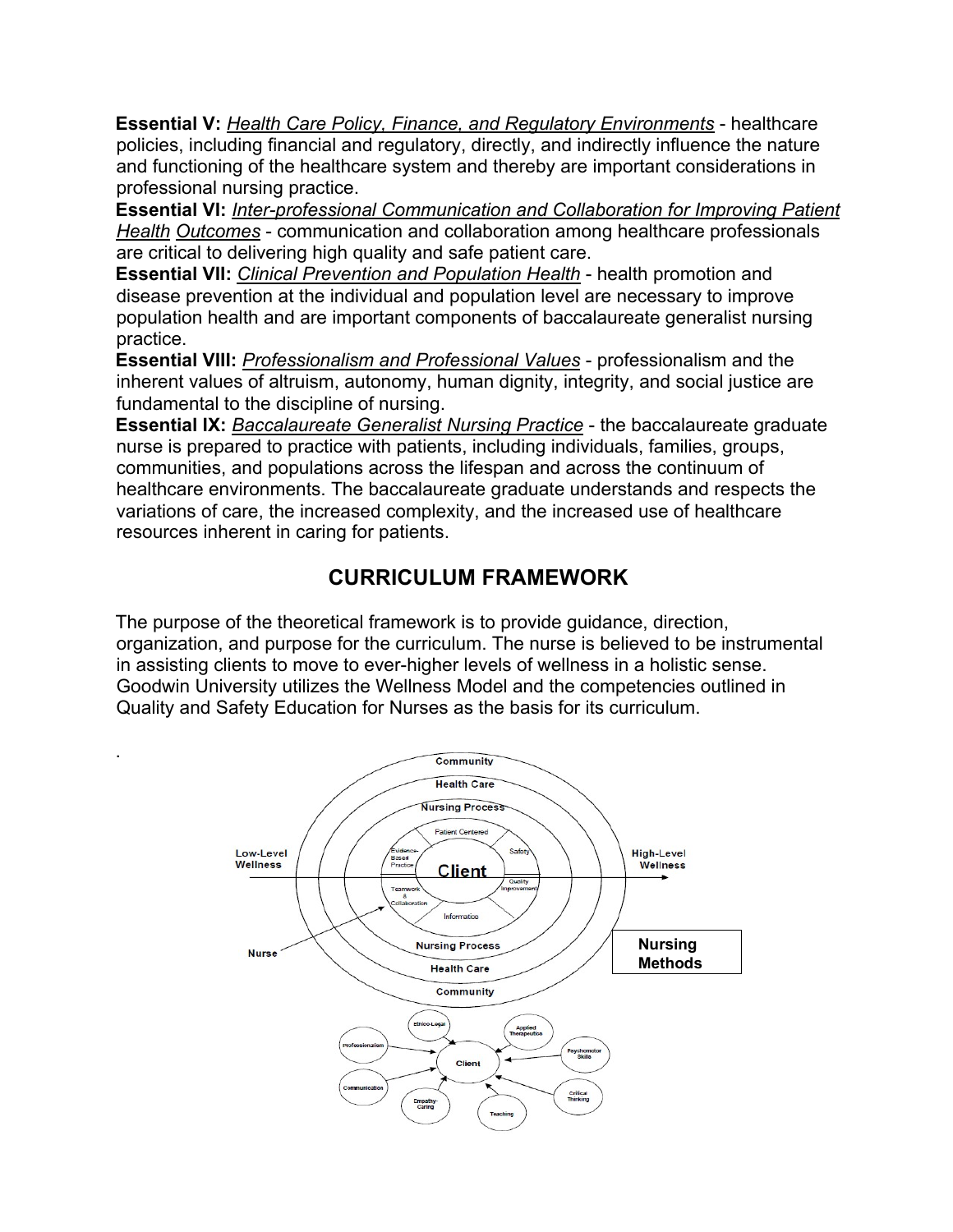#### **WELLNESS MODEL**

The patient is on a continuum of wellness, from a Low level of wellness, Total Disruption of well-being to High level wellness or a Total Integration of physical, psychosocial, spiritual wellbeing. The nurse is believed to be instrumental in assisting clients move to ever higher levels of wellness in a holistic sense.

| <b>Patient</b><br><b>Centered</b> | <b>Teamwork &amp;</b><br><b>Collaboration</b> | <b>Evidenced</b><br><b>Based</b><br><b>Practice</b> | Quality<br><b>Improvement</b> | <b>Safety</b>           | <b>Informatics</b>             |
|-----------------------------------|-----------------------------------------------|-----------------------------------------------------|-------------------------------|-------------------------|--------------------------------|
| Empathy &<br>Caring               | Communication                                 | <b>Critical Thinking</b>                            | Professionalism               | Psycho-motor<br>Skills  | Professionalism                |
| Teaching                          | Professionalism                               | Psycho-motor<br><b>Skills</b>                       | Empathy-Caring                | Applied<br>Therapeutics | Communication                  |
| Communication                     | Empathy-Caring                                | Applied<br><b>Therapeutics</b>                      | Ethic-Legal                   | Communication           | Applied<br><b>Therapeutics</b> |
| Ethic-Legal                       | Ethic-Legal                                   | Professionalism                                     |                               |                         |                                |
| Psycho-motor                      |                                               | Teaching                                            |                               |                         |                                |

The conceptual framework for the Nursing Program at Goodwin University indicates that the focus of the nurse is on the client whose holistic health is on a continuum from low-level wellness to high-level wellness. Guided by the nursing process, the nurse utilizes nursing methods to plan and implement nursing care for the client, designed to assist the client in moving to higher levels of wellness. The nurse functions within the context of the health care team and all of this occurs within the context of the environment (physical, social, psychological, economic, political, and spiritual).

#### **QUALITY AND SAFETY EDUCATION FOR NURSES**

Quality and Safety Education for Nurses **(QSEN)** addresses the challenge of preparing nurses with the competencies necessary to continuously improve the quality and safety of the health care systems in which they work.

- **Patient Centered Care** is the recognition that the patient or designee is the source of control and full partner in providing compassionate and coordinated care based on respect for patient's preferences, values and needs. Graduates who develop the Knowledge, Skills and Attitudes **(KSA)** would be advocates for removing barriers to the presence of patient surrogates and would invite patients or surrogates to partner with them, for example, in safe medication administration and safe transitions in care.
- **Teamwork and Collaboration** is demonstrated by the nurse working effectively within nursing and inter-professional teams, fostering open communication, mutual respect, and shared decision-making to achieve quality patient care. Graduates who develop the KSA's would use team communication practices and seek system support for effective team functioning wherever they worked.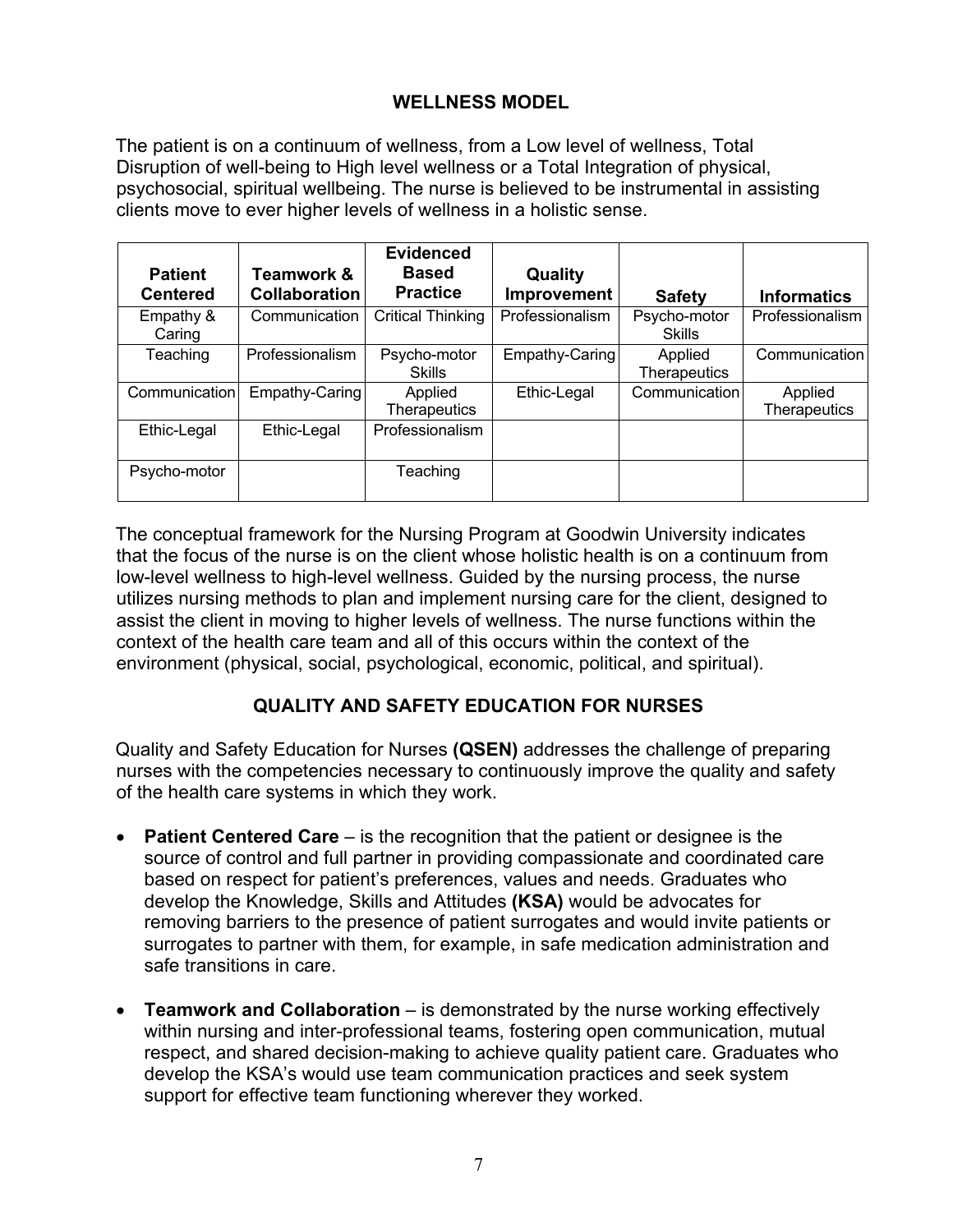- **Evidence-Based Practice (EBP**) integrates current evidence best with clinical expertise and patient/family preferences and values for delivery of optimal health care. Graduates who develop the KSA's would differentiate between clinical opinion and various levels of scientific evidence and value the need for continuous improvement based on new knowledge. They would also understand that EBP is about more than evidence that it involves patient preferences and values and the clinical expertise necessary to understand when it is appropriate for clinicians to deviate from evidence-based guidelines to deliver high quality, patient-centered care.
- **Quality Improvement** uses data to monitor the outcomes of care processes and use improvement methods to design and test changes to continuously improve the quality and safety of health care systems. Graduates who develop KSA's would learn to use improvement methods as part of their coursework and clinical practice, and they would enter the workforce prepared to participate in improvement work as part of their daily work as health professionals.
- **Safety** minimizes risk of harm to patients and providers through both system effectiveness and individual performance. Graduates who develop the KSA's will know about human factors and safety design principles, understand the importance or error reporting and safety cultures, and values vigilance and cross-monitoring among patients, families, and members of the health care team.
- **Informatics** refers to using information and technology to communicate, manage knowledge, and mitigate errors and support decision making. Graduates who develop the KSA's in informatics will be able to participate in the design, selection, and evaluation of information technologies used in support of patient care.

#### **NURSING METHODS**

Nursing methods are those entities in nursing practice that are brought to bear on the client during the planning, implementing, and evaluating of nursing care. The specific entities identified below are those the faculty believes are fundamental to a curriculum based on the Nursing program philosophy.

#### • **Empathy and Caring**

Empathy is the nurse's ability to understand, be aware of, be sensitive to, and vicariously experience the feelings, thoughts, and experiences of the client and/or family. The faculty believes that it is the nurse's ability and willingness to "tune in" to and focus on the client's experiences that is fundamental to the methods nurses use to manage care for clients. Empathy is based upon respect for the dignity of the client and appreciation for the independence and selfactualization of the client.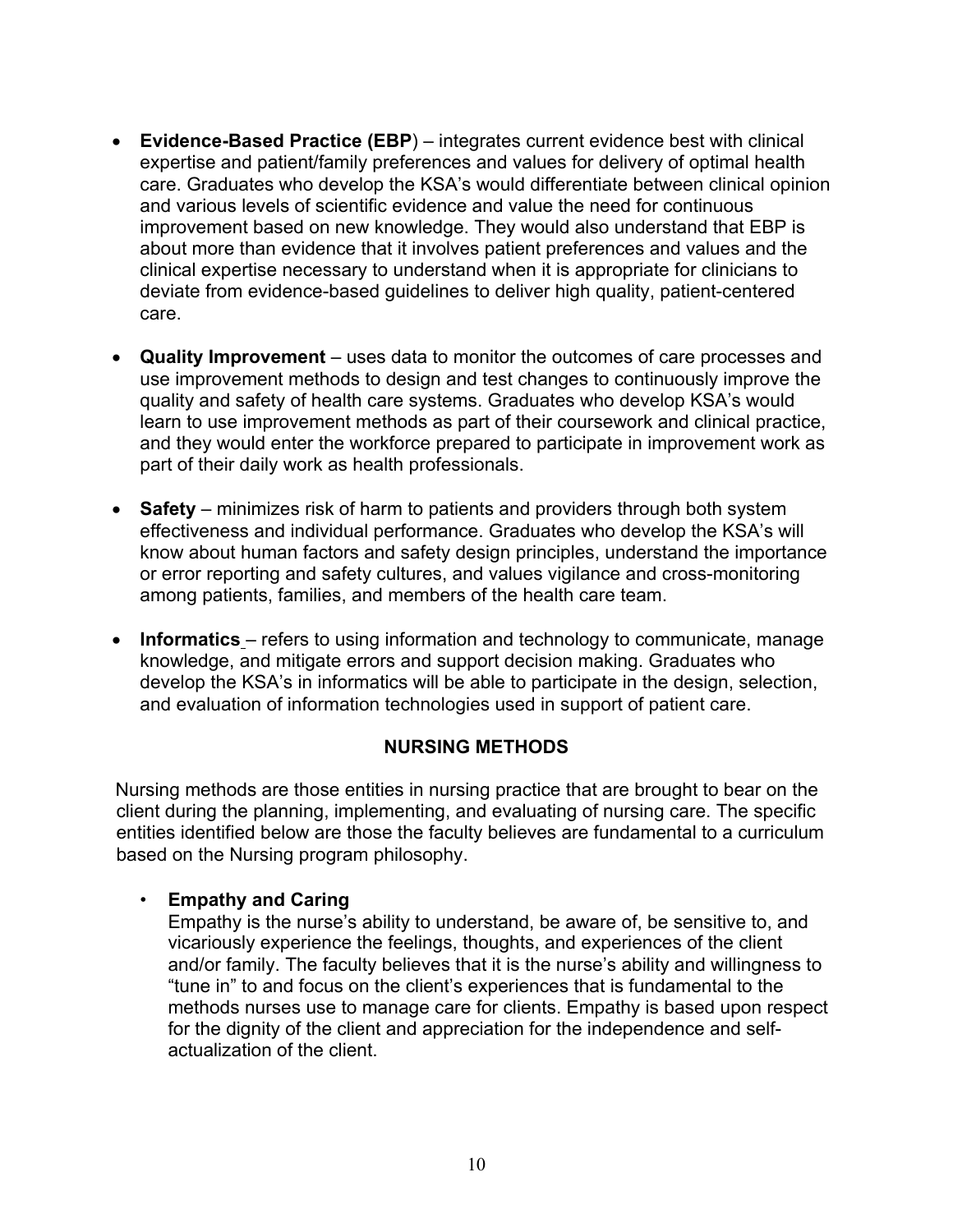Caring involves knowing and trusting the client, an interest in the client's growth and well-being, honesty, courage, and humility. The caring nurse knows that (s)he does not know all there is to know about the client and projects the confidence and patience to help the client maintain hope or the sense of continued possibility for growth and change. Caring involves the planning and provision of culturally sensitive and appropriate care.

#### **Communication**

Communication, or the exchange of thoughts, messages, or information, by speech, signals, writing, or behavior, is of vital importance to the nursing process. The nurse uses communication skills during client assessment as well as the planning, implementing, and evaluating of nursing care. The nurse communicates with clients, families, groups, and members of the health care team. The nurse is competent in oral and written forms of communication as well as in techniques of therapeutic communication.

#### **Teaching**

One of the most important roles of the nurse is to assist clients and their families with receiving information that is necessary for maintaining optimal health. The nurse provides clients and families with information that is based on the clients' assessed learning needs, their abilities, their learning preference, and readiness to learn. Fundamental to the provision of client education is the nurse's belief that clients have the right to make informed decisions about their care. The nurse provides information that is accurate, complete and relevant to client needs. The nurse often clarifies information provided by other members of the health care team.

#### **Critical Thinking**

Nurses are constantly involved with making accurate and appropriate clinical decisions. Nurses must be able to think critically and make decisions when clients present problems for which there may not be clear textbook solutions. The nurse must question, wonder and be able to explore various perspectives and possibilities to best help clients. Critical thinking involves an active, organized cognitive process designed to allow the nurse to explore options and challenge assumptions. Nurses that engage in critical thinking reflect on past experiences, think independently, take risks based on knowledge, and persevere in the face of difficult problems, and are curious, creative, and ethical.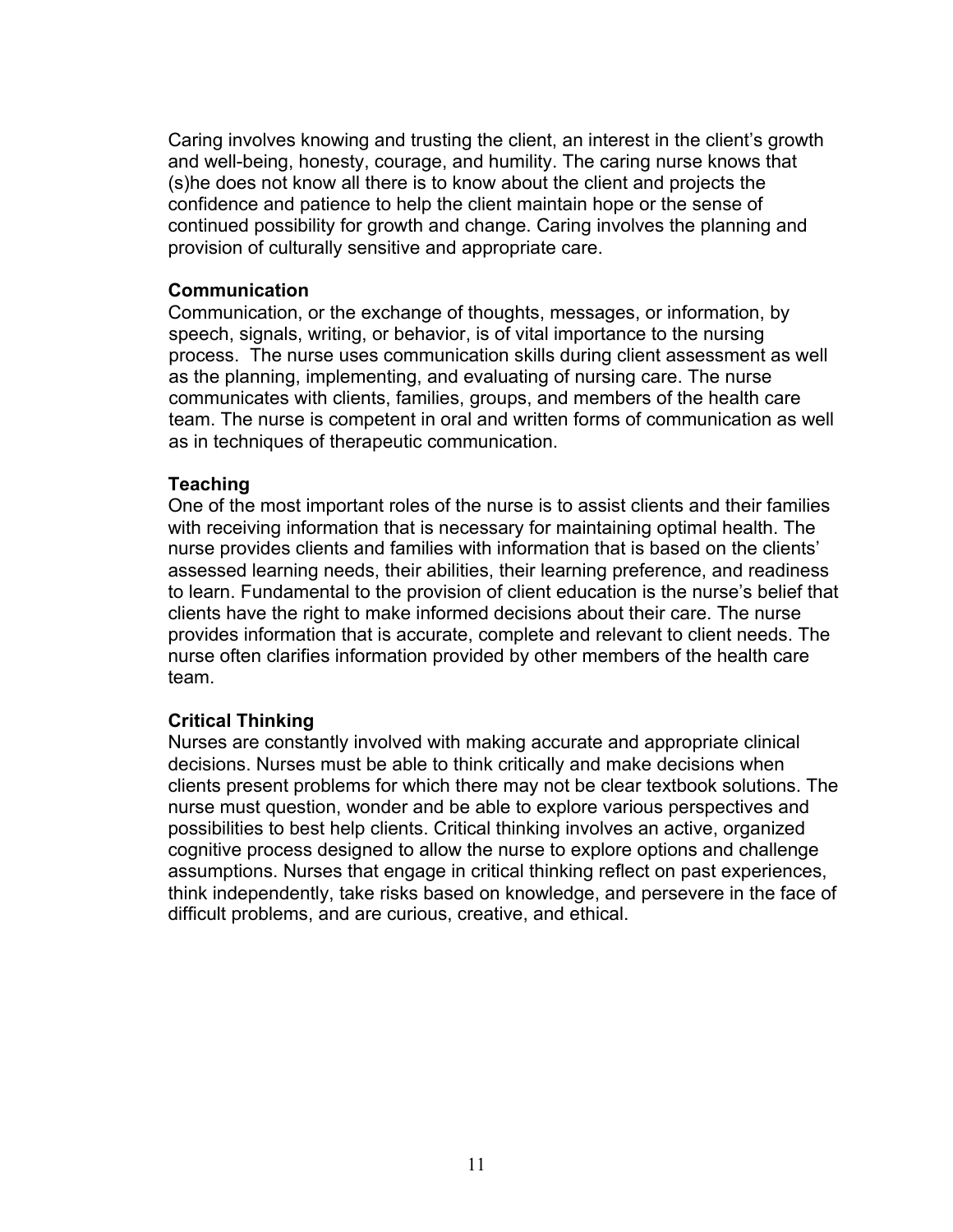#### **Psychomotor Skills**

Fundamental to nursing is the "laying on of hands" to provide comfort and the use of specific skills to accomplish client assessment and to provide and evaluate nursing care. Nursing skills are utilized in a manner that maximizes client comfort and dignity, optimizes the client's ability to respond positively, provides the highest level of accuracy of information and provides for the most favorable client outcomes. Psychomotor skills are best learned through practice after achieving an understanding of the basic principles of the skills.

#### **Applied Therapeutics**

The nurse applies medically ordered therapeutic modalities (i.e., pharmacological, and nutritional interventions). The nurse's application of these modalities is based on a knowledge base regarding their therapeutic uses as well as skills in client assessment and evaluation when these modalities are used. The competent application of nutritional knowledge also involves its use in health and wellness as well as when therapeutic diets are prescribed.

#### **Ethical -Legal Considerations**

The nurse plans, provides and evaluates nursing care guided by specific ethical and legal boundaries. The Code for Nurses provides the ideal framework for safe and correct practices and behavior. Ethical behavior also involves accountability, responsibility, confidentiality, truthfulness, fidelity, and justice. Nurses who clarify their values are enhanced in their ability to practice ethically. Legal parameters of nursing are defined by statutory, regulatory, and common law. In addition, professional standards of care provide the legal guidelines for nursing practice. Legal considerations in the care of clients involve issues like negligence, malpractice, abandonment, assault, battery, and informed consent. Nurses must understand legal boundaries to protect their clients' and their own rights.

**Professionalism -** Professionalism involves the characteristics of the nurse that reflect his/her professional status. These characteristics involve behaviors of the nurse regarding self, clients, others and the public as they reflect the values of the profession of nursing. Professional personas are knowledgeable in their subject matter, conscientious in their actions, and responsible for themselves and others. Written standards for practice and professional performance guide the behaviors of professional practitioners. Nurses enhance their professionalism by understanding history, educational choice, professional research and theory and their professional organizations and standards.

Cited from Cronenwett, et al. (2007). *Quality and safety education for nurses, Nursing Outlook, 55(3)*, 122-131.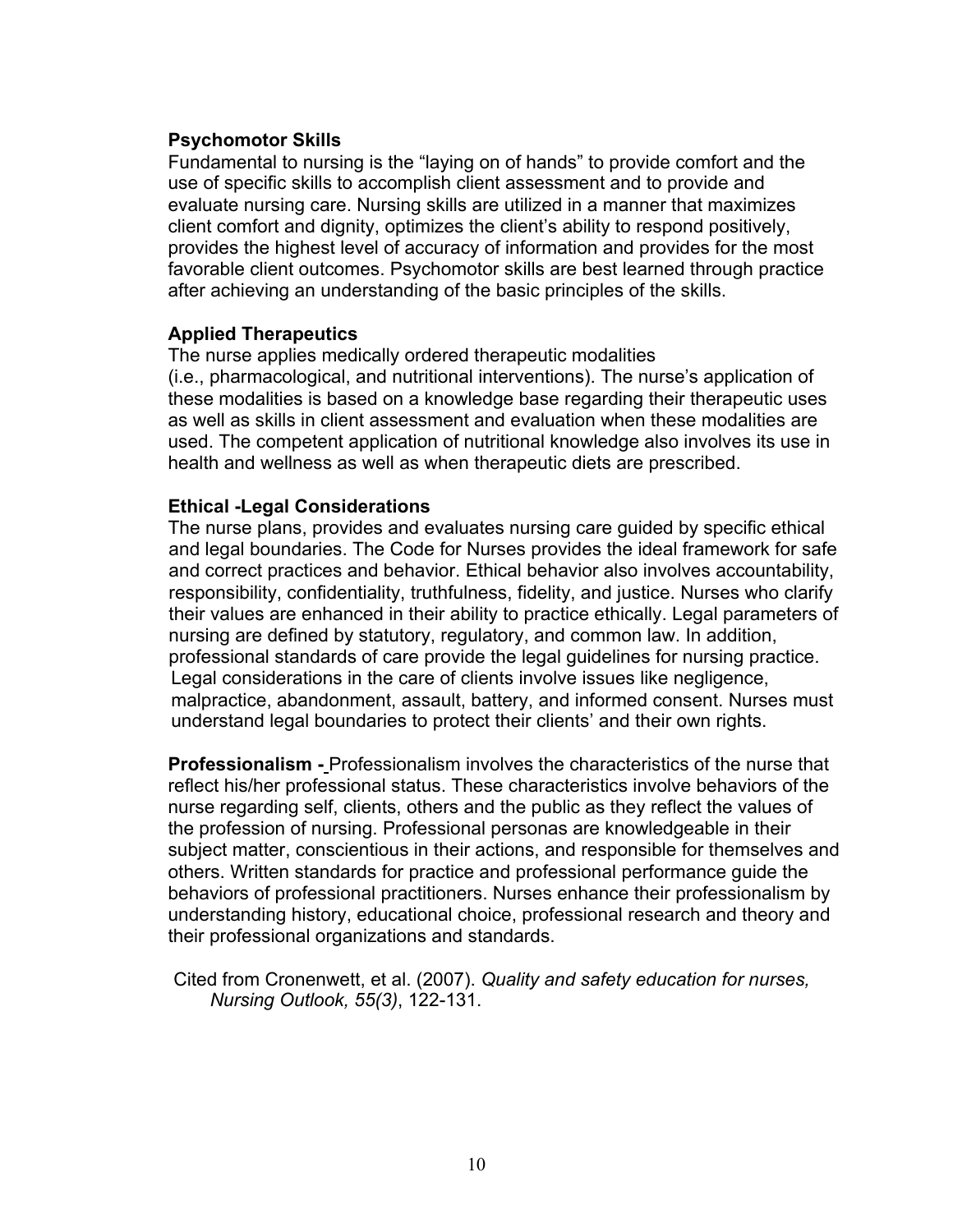## **OPERATIONAL GUIDELINES**

#### **Courses**

RN-BSN and MSN Nursing courses are online. ABSN students may be required to come to campus or be on-line for courses. Faculty are available for advising during office hours on campus, telephonic, or virtual and by appointment. Refer to the specific class policies on the syllabus for each course.

#### **Clinical Policies**

The RN-BSN program institutes a variety of high-impact practices in courses that require activity in community settings. NUR *361: Public and Community Health Nursing* requires a minimum of 45 indirect and direct clinical hours in the program's *Population Health Project Assignment*

#### **Conduct in Clinical and Community Settings**

The nursing student will demonstrate safe and ethical professional behavior in all clinical settings.

Examples of unsafe, unethical or unprofessional conduct include, but are not limited to:

- 1. Conducting any interviews under the influence of drugs and/or alcohol.
- 2. Displaying mental, physical or emotional behavior(s) that may adversely affect well-being of self or others when representing Goodwin University and while performing any clinical components of the courses.
- 3. Interacting inappropriately with agency staff, co-workers, peers, clients, families, or faculty.
- 4. Performing activities that are beyond the preparation or capabilities of the student; and
- 5. Performing activities that do not fall within the legal realm of professional nursing practice.

If a faculty member becomes aware of any of the above behaviors, they may make a recommendation to the Program Director for immediate dismissal of the student from the nursing program – i.e., behavior is of a dangerous nature, including but not limited to safety violations, substance abuse, unlawful or unethical acts.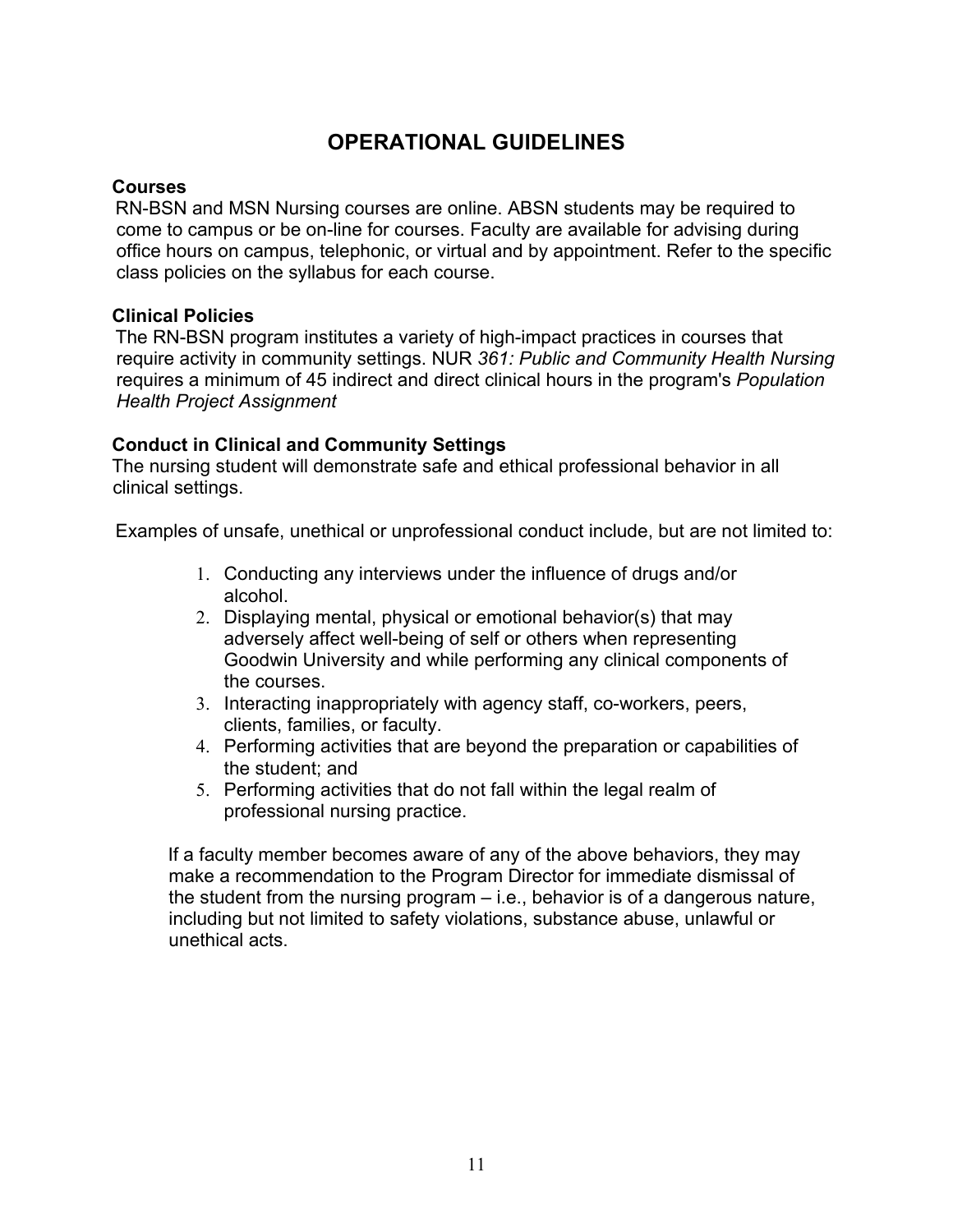#### **Grading Guidelines**

Specific grading guidelines for each nursing course will be included in the syllabus for each course. A "C+" is required in NUR courses and courses substituted for a NUR course.

| nursing Grading Scale |        |     |
|-----------------------|--------|-----|
| Α                     | 93-100 | 4.0 |
| А-                    | 90-92  | 3.7 |
| $B+$                  | 87-89  | 3.3 |
| B                     | 83-86  | 3.0 |
| <b>B-</b>             | 80-82  | 2.7 |
| $C+$                  | 77-79  | 2.3 |
| <b>FAILURE</b>        | < 77   | Ω   |

|  | <b>Nursing Grading Scale</b> |
|--|------------------------------|
|--|------------------------------|

#### **Advanced Placement**

Students in the RN-BSN program receive a maximum of sixty-two (62) nursing credits through the Connecticut Articulation Model. Students may transfer applicable general education credits for courses with a grade of "C" or better taken from the official college transcript. Students must complete thirty credits (30) at Goodwin University including all of the upper division nursing courses to qualify for the Bachelor of Science in Nursing degree.

#### **Grievance Policy and Procedure**

Any grievance should be initially discussed with the course faculty. If a student believes the problem has not been resolved, they must submit their concerns in writing to the appropriate Program Director. A face-to-face or virtual meeting will be scheduled. If there is no resolution, the student should then meet with the Dean of Health Sciences and Nursing. After that, appeals may be made in writing to Goodwin University's Appeals Board (GCAB). All appeals should be sent to Provost and Dean of Faculty and Chair of the Appeals Board. Decisions will be rendered in writing within two (2) weeks (*Goodwin University Student Handbook*).

#### **Access to Records**

Students should refer to the policy governing rights under the Family Educational Rights and Privacy Act (FERPA) in the *Goodwin University Catalog*.

#### **Graduation Requirements**

To complete the BSN degree, the student must achieve a cumulative GPA of 2.0 or higher and a minimum of a C+ in each of the nursing courses. In addition, the student must meet all general graduation and college requirements as stated in the College catalog.

A minimum of thirty (30) credit hours including all upper division nursing courses must be completed at Goodwin University.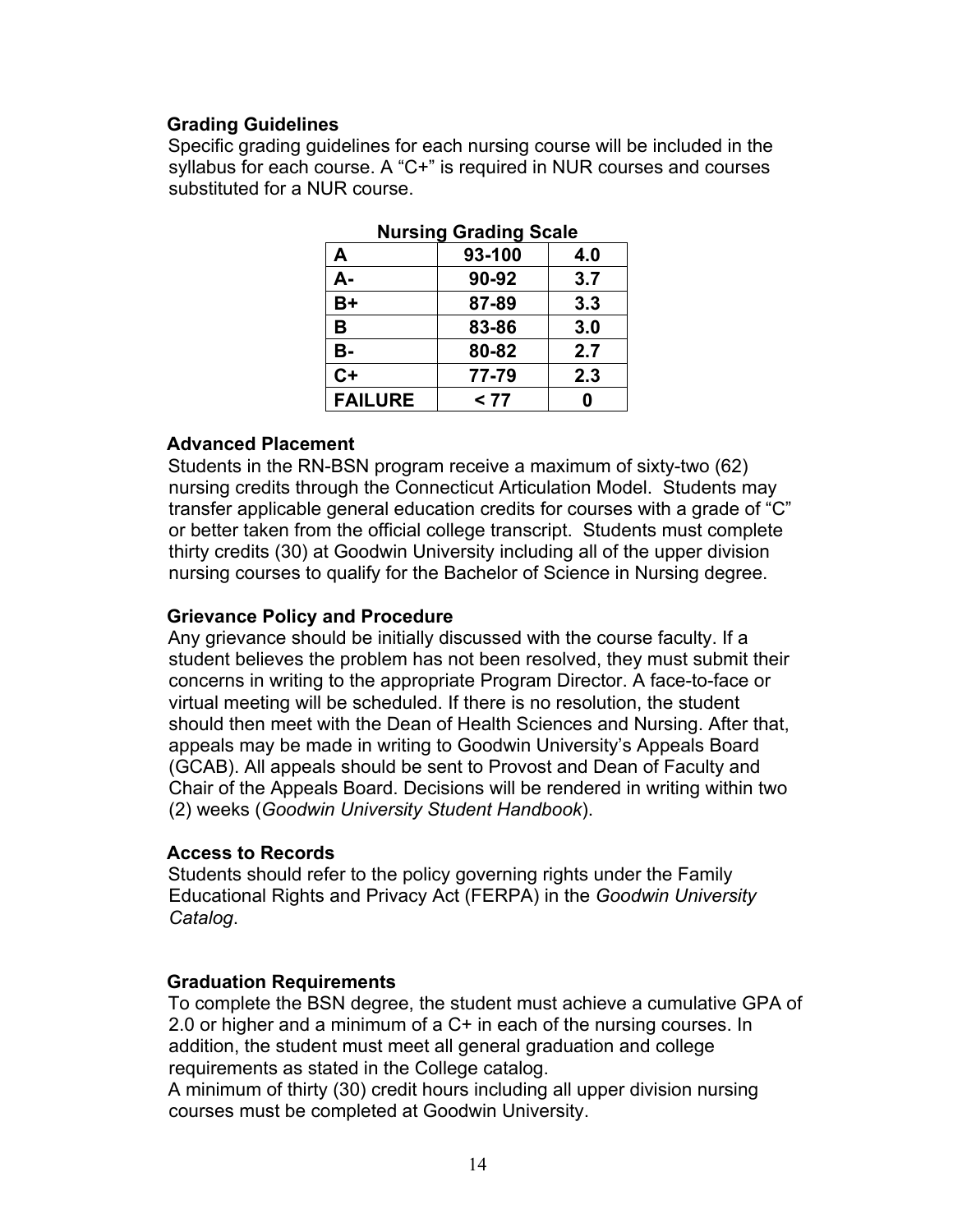#### **Required RN-BSN Program Courses**

Degree Audit Requirement form template

Use the following course list to identify courses that you need to complete the program. Please consult with your nursing department academic advisor prior to registering for any courses. Refer to SonisWeb for an official degree audit. **Degree requirements:** A minimum of 120 credits is required to earn the BSN.

| <b>ADN or Diploma Pre-Licensure Program</b>                                                                                                                                                                            | <b>62 Credits</b> | <b>Transfer/Term</b> |
|------------------------------------------------------------------------------------------------------------------------------------------------------------------------------------------------------------------------|-------------------|----------------------|
| AP I (SCI), AP II, MICRO, ENG 101 and 1XX (WR), PSY 112 (SS) and 212<br>(SS), SOC 101, and Lower Division Nursing Courses                                                                                              | 62                |                      |
| <b>General Education Courses</b>                                                                                                                                                                                       | 27 Credits        | <b>Transfer/Term</b> |
| ENG 3XX - English Elective                                                                                                                                                                                             | 3                 |                      |
| COM 105 - Interpersonal Communications                                                                                                                                                                                 | 3                 |                      |
| CAP 110* - Computer Literacy                                                                                                                                                                                           | 3                 |                      |
| MATH 1XX or Credit By Exam (CBE)                                                                                                                                                                                       | 3                 |                      |
| STAT 167 - Statistics or PBH 199 - Mathematics for the Health Professions                                                                                                                                              | 3                 |                      |
| PBH 305 - Ethics in Public Health                                                                                                                                                                                      | 3                 |                      |
| HIS 1XX - History Elective                                                                                                                                                                                             | 3                 |                      |
| Humanities (HIS, PHIL, SPAN, ASL, HUM)                                                                                                                                                                                 | 3                 |                      |
| HSR 320 - Health and Social Issues in Aging or PBH 320 - Health and<br>Social Issues in Aging                                                                                                                          | 3                 |                      |
| <b>Open Electives</b>                                                                                                                                                                                                  | <b>7 Credits</b>  | <b>Transfer/Term</b> |
| Open Elective 1XX                                                                                                                                                                                                      | 4                 |                      |
| Open Elective 1XX                                                                                                                                                                                                      | 3                 |                      |
| <b>Upper Division Nursing Courses</b>                                                                                                                                                                                  | 24 Credits        | <b>Transfer/Term</b> |
| NUR 300 - Foundations of Professional Nursing                                                                                                                                                                          | 3                 |                      |
| NUR 310 - Health Assessment                                                                                                                                                                                            | 3                 |                      |
| NUR 351 - Introduction to Nursing Research (RE)                                                                                                                                                                        | 3                 |                      |
| NUR 361 - Public and Community Health Nursing (MC)                                                                                                                                                                     | 3                 |                      |
| NUR 363 - Clinical Nursing Leadership                                                                                                                                                                                  | 3                 |                      |
| NUR 459 - Introduction to Healthcare Policy and Advocacy                                                                                                                                                               | 3                 |                      |
| NUR 460 - Seminar in Professional Nursing Leadership                                                                                                                                                                   | 3                 |                      |
| NUR 3XX or 4XX - Directed Elective (directed elective courses may be<br>taken in business, health science, human services, and organizational<br>leadership at the appropriate levels)<br><b>TOTAL PROGRAM CREDITS</b> | 3                 | <b>120 CREDITS</b>   |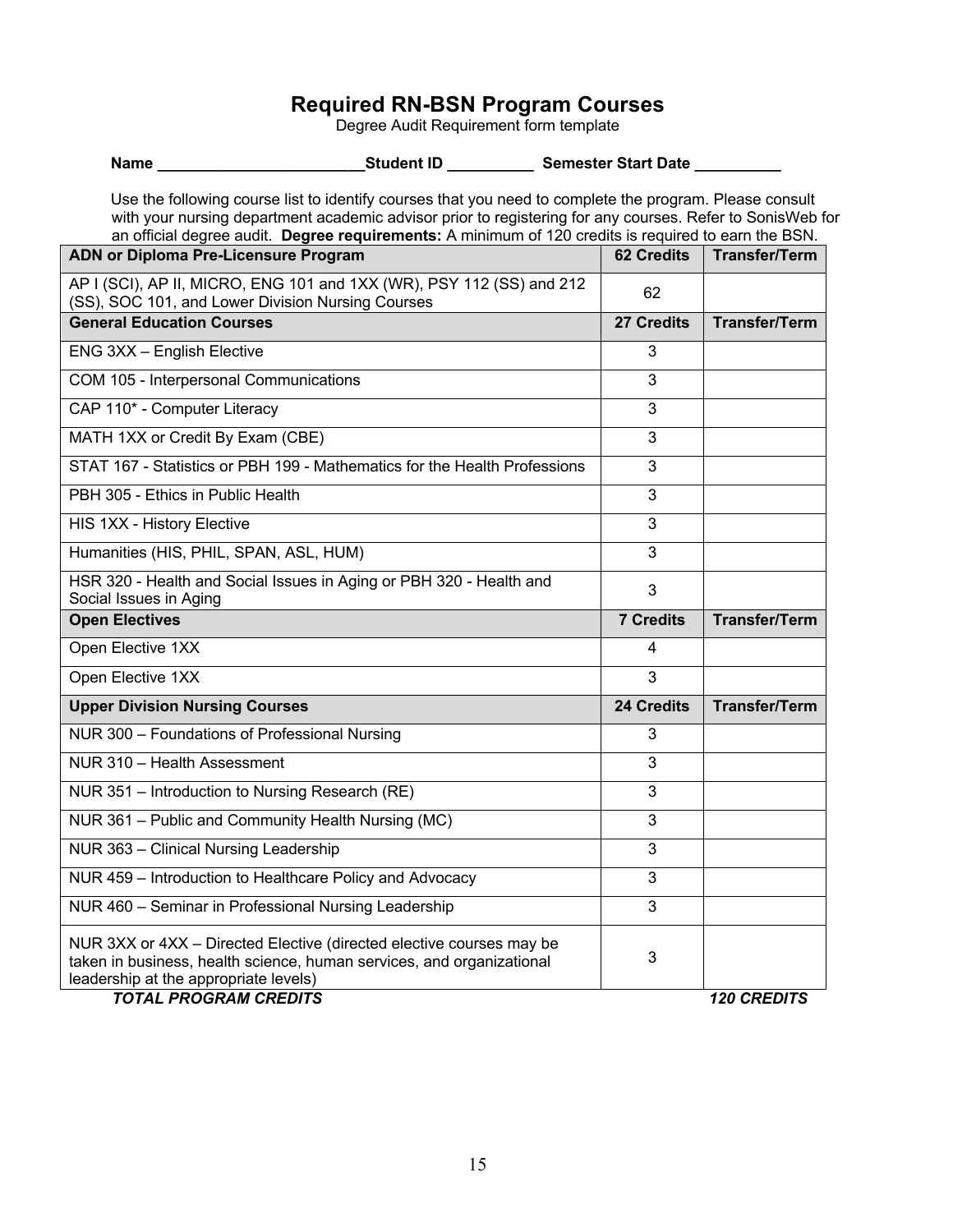## **ACADEMIC POLICIES**

#### **Academic Integrity**

This program follows the Academic Integrity Policy of Goodwin University. Refer to the University's website http://www.goodwin.edu/policies/ for details of the policy or contact the office of the Vice President for Academic Affairs where the policy is available.

#### **Progression Policies**

Students must refer to the current Goodwin University Catalog for specific requirements of the RN-BSN program.

It is required the student holds an unencumbered RN license(s) in the state(s) where they practice nursing to remain in the program.

The program utilizes the Connecticut Articulation Model and the student's official transcript(s) to determine advanced placement. A grade of C+ (77) in each NUR course or a course substituting for an NUR course is required for the NUR course to be transferred into Goodwin University.

Nursing students must be registered no later than Saturday for any NUR courses after a semester start date as noted in the Academic Calendar.

Nursing students may register for required/elective general education courses until the last day of the Add/Drop day as noted in the Academic Calendar.

If a student fails a nursing course, she/he/they may re-attempt **one** nursing course at **one** time. A failure of a second nursing course would constitute failing out of the nursing program.

A withdrawal from a course may count as the first attempt. A documented medical condition will not count as an attempt, however a personal leave of absence may or may not count as an attempt at the discretion of the Program Director. (Students are advised to inform the Program Director of any issues which may interfere with their academic success by mid-semester.) When the student returns from a leave and returns to the program, they will be required adhere to the current graduation requirements.

#### **Dismissal from the Program**

Once a student has been dismissed from the program, they will not be readmitted. The decision to dismiss a student from the program may result from one or a combination of behaviors, listed but not limited to below:

- 1. Failure to successfully complete any nursing courses or required electives with a C+ or better after a second attempt.
- 2. Unauthorized possession, use, sale or distribution of alcoholic beverages or of any illegal or controlled substance.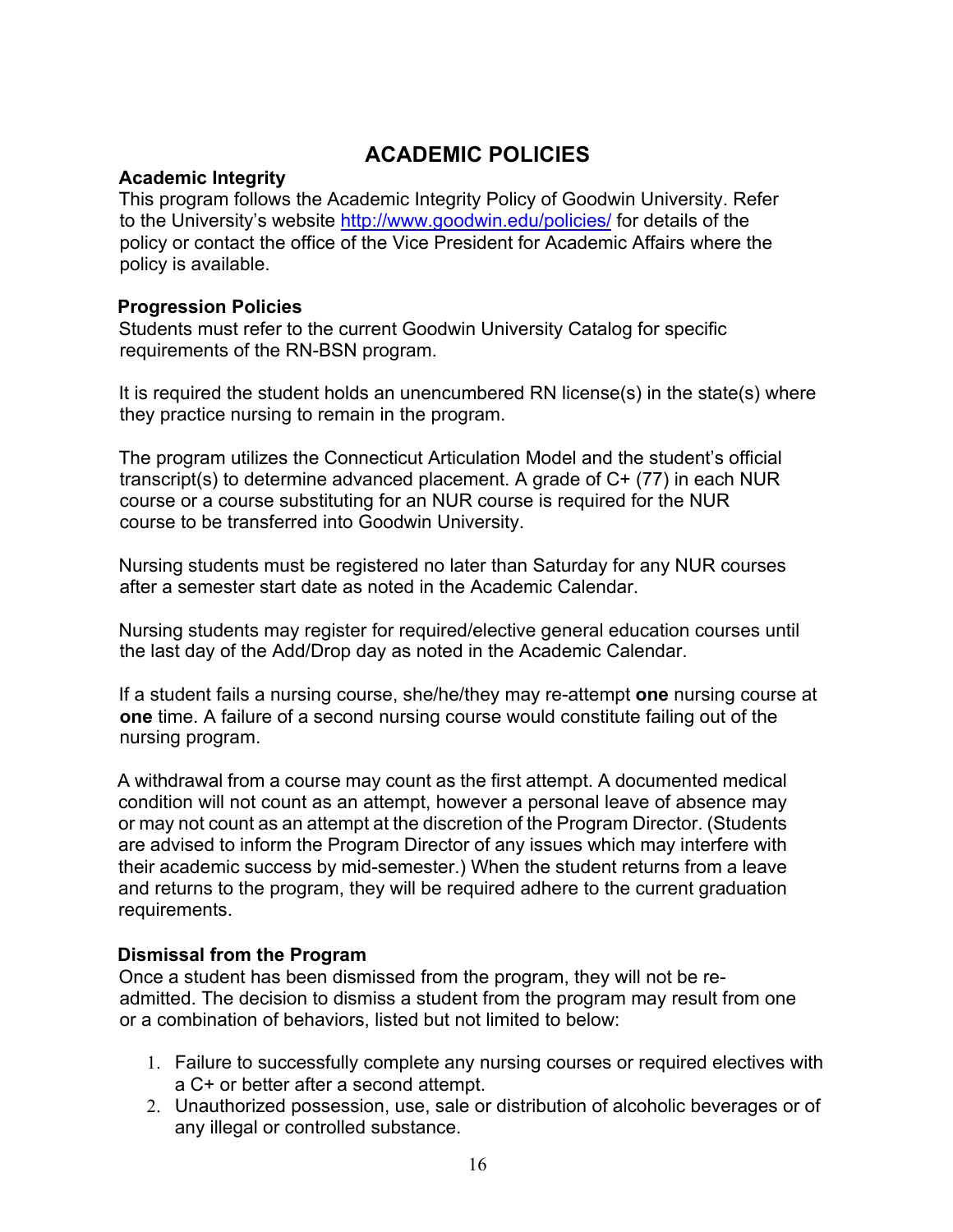- 3. Unauthorized use, possession, or storage of any weapon.
- 4. Physical and/or psychological abuse, threat or harassment of any client, visitor, agency staff, student, or faculty member.
- 5. Theft, abuse, misuse or destruction of another person's or agency's property.
- 6. Unauthorized disclosure, removal, or misuse of confidential information about any client, student or agency staff.
- 7. Engaging in or prompting others to engage in conduct that threatens or endangers the health, safety, or physical/psychological well-being of another person.
- 8. Being in a community setting in a student capacity without proper authorization.

#### **Process of Dismissal and Guidelines for Appeal**

In the event that a nursing faculty member recommends a student for dismissal, the following process will be followed:

- 1. The nursing faculty member recommending dismissal notifies the Program Director in writing with the circumstances preceding/surrounding the recommendation
- 2. The Program Director and Dean of School of Nursing and Health Sciences determine the dismissal status. In cases of dismissal, the Program Director sends formal notification to students, with copies to the appropriate Dean and the Registrar.
- 3. Students wishing to appeal the final determination may follow the procedure found in the Appeals and Grievances section in the *Goodwin University Catalog*

#### **Academic Standing**

All students must be familiar with the policies regarding academics (including, but not limited to), placement, credits, grading, classification, advanced placement, externship, attendance, tardiness, satisfactory progress, minimum achievement and course completion, academic probation, extended enrollment status, reinstatement, appeal process, failing, academic counseling, course repeats, course incompletes or withdrawals, transfers, course/program changes, student rights regarding review of records and graduation requirements). These policies are clearly outlined in the Goodwin University catalog.

A student's academic standing is determined by his/her cumulative Grade Point Average (GPA).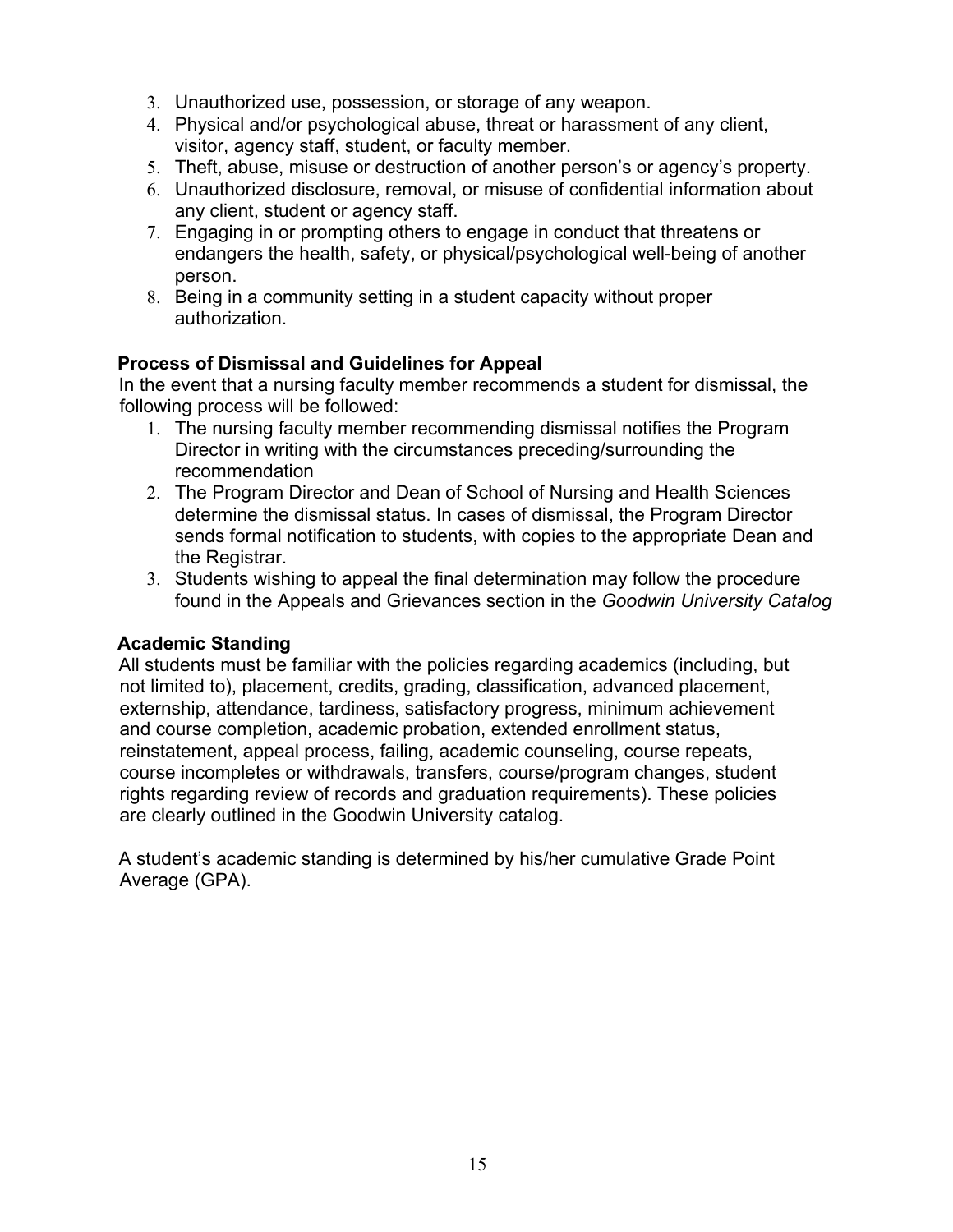## **ONLINE COURSE POLICIES**

#### **Behavior**

Students are expected to behave in a manner that demonstrates respect for their instructors and their peers. They should be prepared to actively participate in discussion.

Students are expected to adhere to the *Online Etiquette* guidelines posted in each nursing course on Blackboard.

#### **Grading Guidelines**

Specific grading guidelines for each course will be included in the syllabus. Students must attain a grade of "C+" (77) or higher for all nursing courses and a cumulative GPA of 2.0 or higher to graduate.

If a student is taking a substitute for a NUR 3XX elective, they must achieve a minimum grade of "C+", as a "C+" is required for NUR courses.

The course syllabus will be posted on Blackboard with all reading assignments, project and paper descriptions and/or any other assignments with accompanying weeks for submission for the course.

#### **Cancellation Information**

The administration carefully considers student safety, weather reports, and the ability to clear campus parking when deciding on inclement weather closings. Every effort is made to post closings by 7 a.m. for day classes and 3 p.m. for evening classes, but allowances must be made for changing weather and road conditions. Announcements are posted on:

| <b>Channel 3</b>  | <b>WFSB-TV</b>        |
|-------------------|-----------------------|
| <b>Channel 30</b> | <b>WVIT-TV</b>        |
| <b>Channel 61</b> | <b>WTIC-TV FOX CT</b> |

Students can also check the homepage of the website (www.goodwin.edu), Facebook, and Twitter or call 860-528-4111. Goodwin University does not use the campus emergency notification system for weather closings.